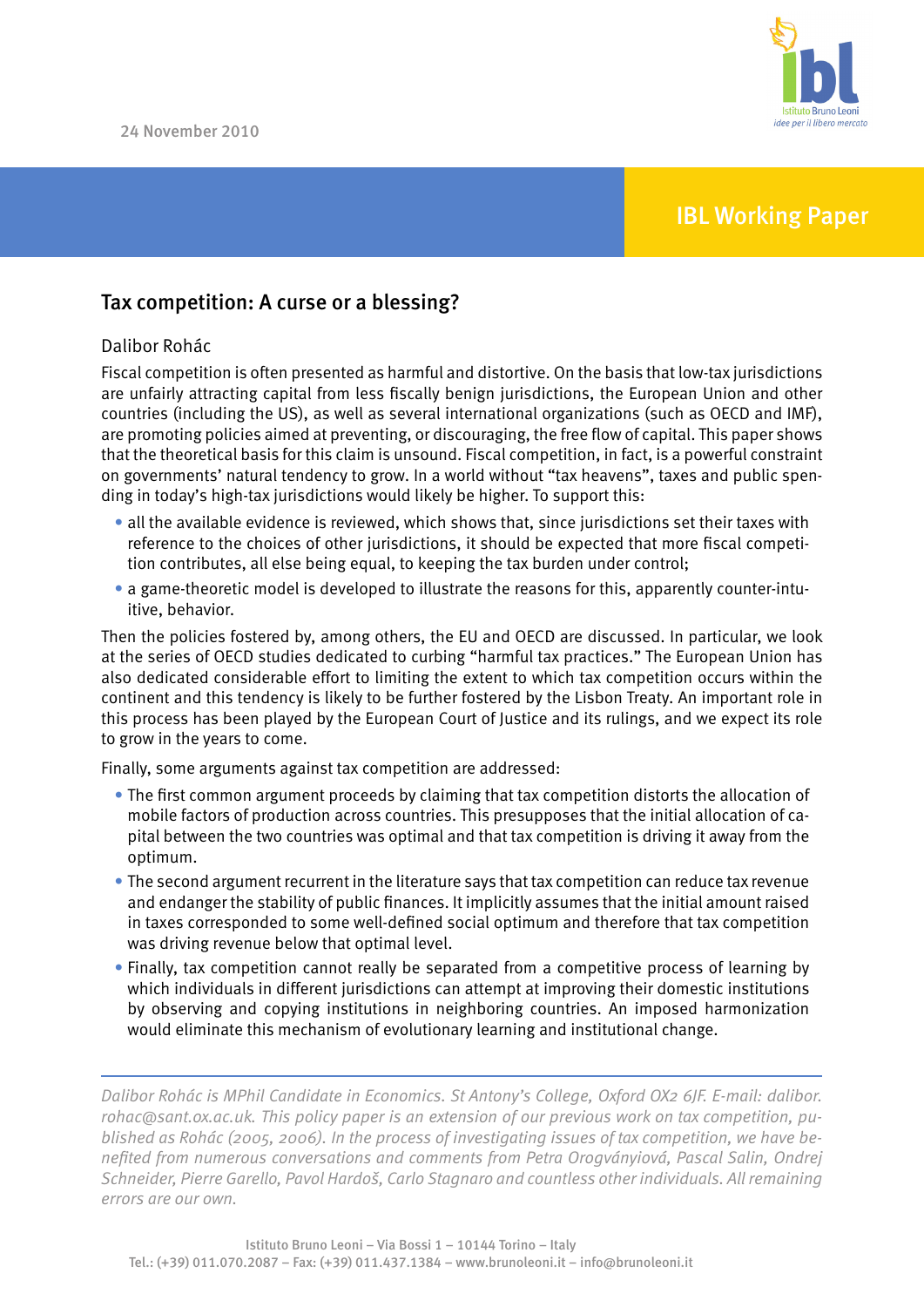Prior to concluding, we briefly address the issue of financial privacy which has been linked – although without any compelling justification – to tax competition. While we remain agnostic about the overall utilitarian "benefits" of policies restricting banking secrecy, we confess to being very uncomfortable with the idea that it is the individual who ought to be transparent in the eyes of the government, and not the other way around. In our view, this move goes against the ideas of Western constitutionalism and accountable and limited government.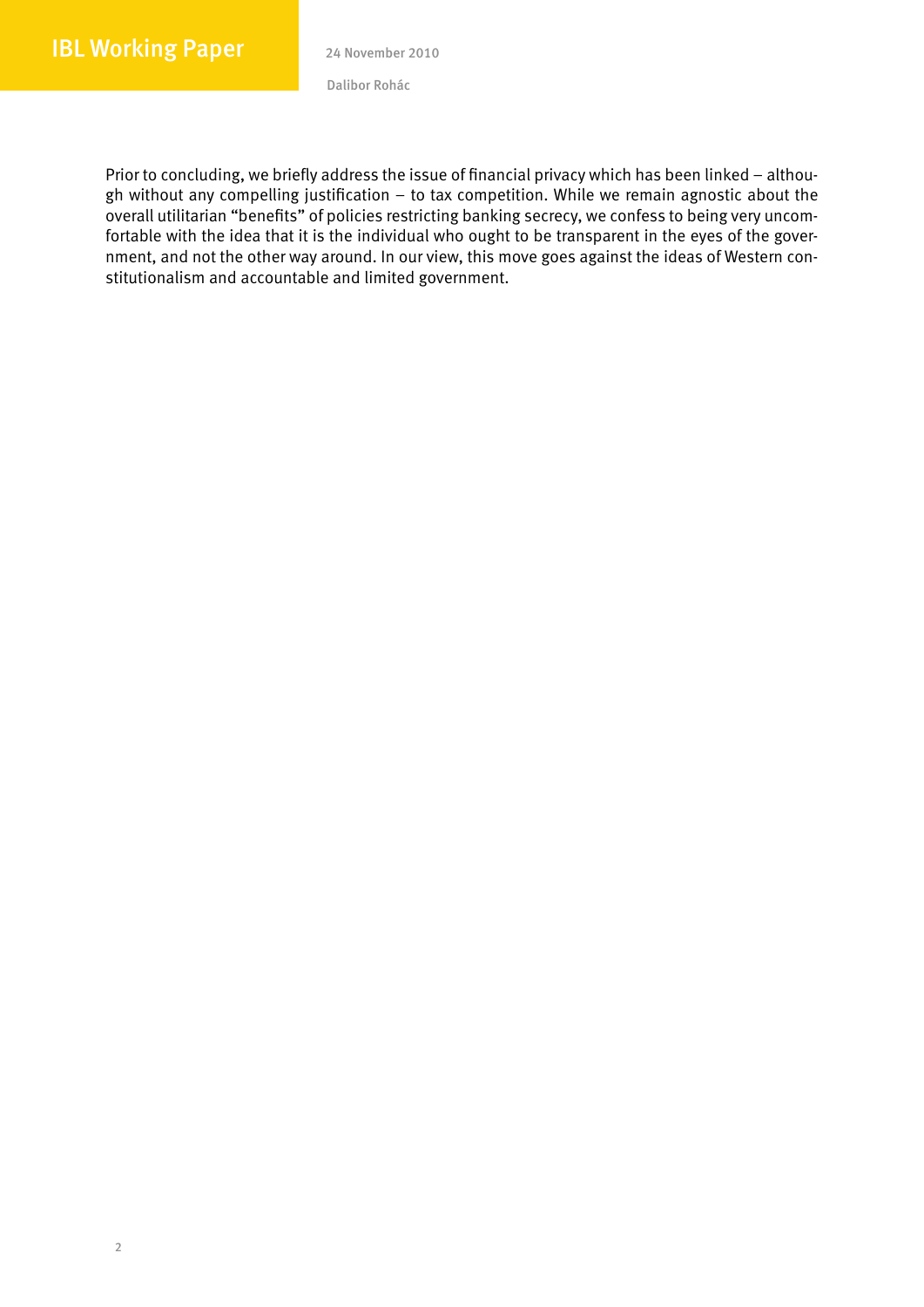## Executive Summary

This paper discusses the nature and significance of tax competition. Recent decades in Central and Eastern Europe have been marked by a widespread adoption of flat tax rates on both personal and corporate income. These fiscal reforms were in general viewed as beneficial since they have eliminated loopholes and have made tax systems more transparent. Paradoxically, at the same time the process that has led to these particular fiscal outcomes – tax competition – is often labeled as harmful and distorting. The aim of this paper is to show that this is a deep misunderstanding.

We start by outlining some of the essential characteristics of tax competition and provide arguments for why it has become a very significant phenomenon over the course of past decades. This is particularly because the mobility of both capital and labor has increased, which has led jurisdictions into a state of competition for mobile taxable bases. We also review some of the evidence suggesting that jurisdictions have been setting their tax rates in an interdependent way, which shows that tax competition exists and is significant. To illustrate our point, we present a simple game-theoretic model in which we show the effects of tax competition on the ability of governments to raise revenue. We work with the assumption of revenue-maximizing Leviathan governments. Under this assumption, no mobility leads to the governments' taxing away all income. Under capital mobility and no cooperation, governments' ability to raise taxes is limited. Finally, if a collusive agreement between governments is enforced, capital mobility does not alter the fact that governments are able to tax away all the income, just as under the no-mobility scenario.

We then discuss policies fostered by the OECD and the EU in order to curb tax competition and analyze their economic foundations. In particular, we look at the series of OECD studies dedicated to curbing "harmful tax practices." The European Union has also worked to limit the extent to which tax competition occurs within the continent and this tendency is likely to be further fostered by the Lisbon Treaty. An important role in this process has been played by the European Court of Justice and its rulings, and we expect its role to grow in the years to come.

Most importantly, we try to come to grips with some arguments proposed against tax competition. The first common argument is that tax competition distorts the allocation of mobile factors of production across countries. The second argument recurrent in the literature says that tax competition can reduce tax revenue and endanger the stability of public finances. The troublesome feature of both of these arguments is that they start from the assumption of government benevolence and omniscience. For instance, the first argument presupposes that the initial allocation of capital between the two countries was optimal and that tax competition is driving it away from the optimum. Likewise, the second argument implicitly assumes that the initial amount raised in taxes corresponded to some well-defined social optimum and therefore that tax competition drives revenue below that optimal level. Hence neither of these arguments holds in the light of basic public choice theory which convincingly demonstrates that governments do have a tendency to overspend and overtax. Finally, tax competition cannot really be separated from a competitive process of learning by which individuals in different jurisdictions can attempt at improving their domestic institutions by observing and copying institutions in neighboring countries. An imposed harmonization would eliminate this mechanism of evolutionary learning and institutional change.

Prior to concluding, we spend a brief time addressing the issue of financial privacy which has been linked – although without any compelling justification – to tax competition. While we remain agnostic about the overall utilitarian "benefits" of policies restricting banking secrecy, we confess to being uncomfortable with the idea that it is the individual who ought to be transparent in the eyes of the government, and not the other way around. In our view, this move goes against the ideas of Western constitutionalism and accountable and limited government.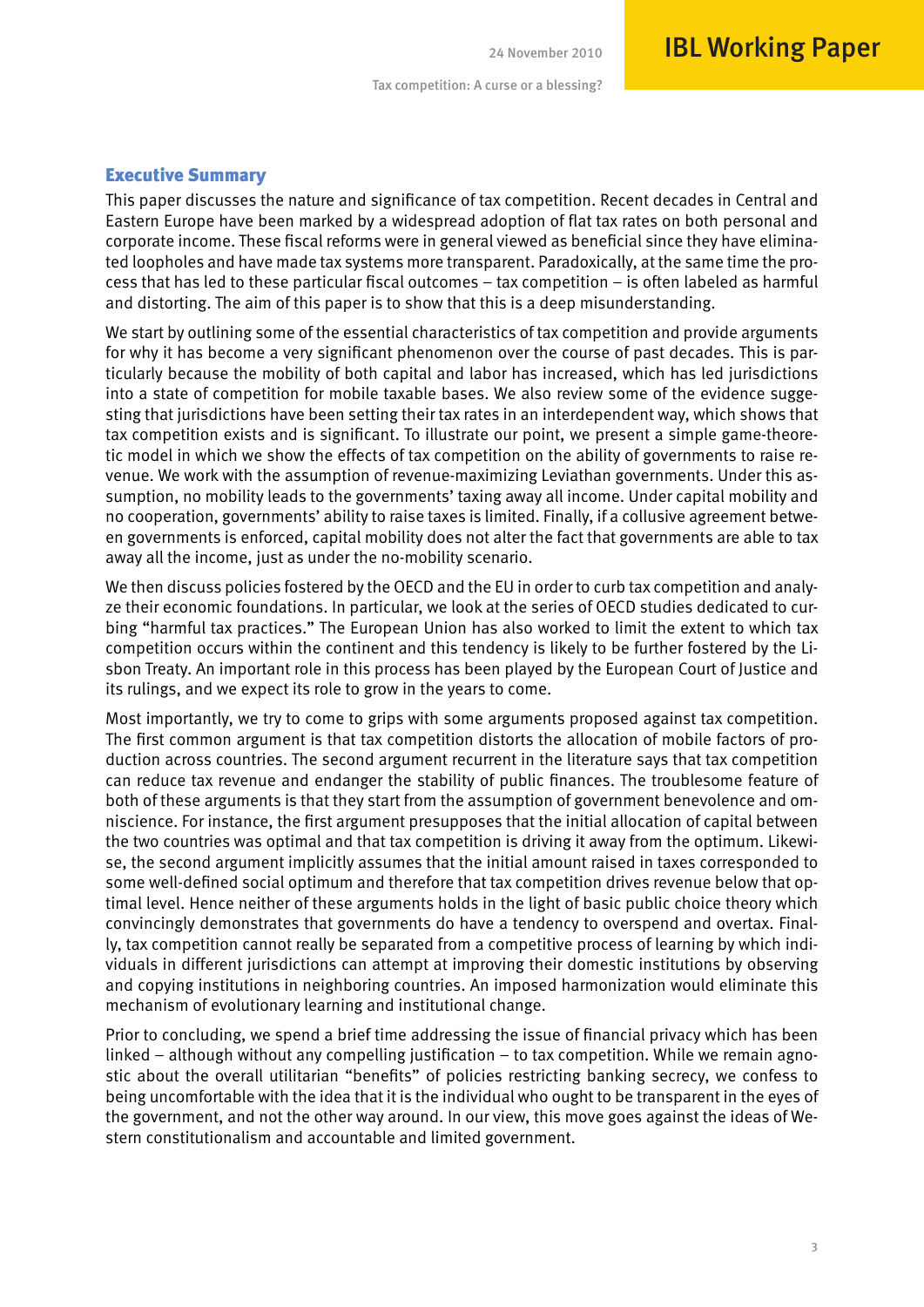## 1. Introduction: The flat tax revolution

The G-8 Summit in L'Aquila concluded on July 8, 2009 with a declaration stating that "[w]e cannot continue to tolerate large amounts of capital hidden to evade taxation."<sup>1</sup> The financial crisis, and massively expensive bailouts and fiscal stimuli which have accompanied it, have revived the themes of tax competition and financial privacy as major policy issues. Angel Gurria, the secretary-general of the OECD has said: "At a time when governments need every tax dollar legally due to combat the world recession, such practices [tax evasion, bank secrecy] can no longer be tolerated."<sup>2</sup>

This paper argues that the both the current attacks on tax competition and financial privacy, and the long-standing and persistent opposition to tax competition on the part of international organizations such as the OECD and high-tax countries, are unjustified and should be fought vigorously. In our view, tax competition is an important discipline on governments. And this is especially so in situations like the one which we are facing nowadays, when governments attempt – mostly in vain – to spend their way out of a recession. By increasing the costs of raising revenue through inefficient forms of taxation, tax competition curbs the tendency of governments to overspend and distort their economies with harmful tax instruments. We will show that being opposed to tax competition means adopting a very naïve view of government as a benevolent and omniscient entity that ought to be left free to act unconstrained. Needless to say, we do not subscribe to this view and there is no persuasive argument for it in the economic literature.

The past decade was marked by a widespread adoption of flat income taxes throughout Central and Eastern Europe. This has rightly been seen as a sign of tax competition. Indeed, most of the flat tax reforms were openly justified in terms of attracting foreign investment. Throughout the region, the decrease in tax rates has been associated with fairly high rates of economic growth, in some cases close to 10% yearly. Estonia was an early bird, with a 26% flat tax rate introduced in 1994. This has progressively decreased to 24% in 2005, 23% in 2006, 22% in 2007, 21% in 2008 and is planned to further fall to 18% by 2011. Lithuania, another Baltic country, decreased its corporate tax rate to 29% and its top rate on individual income to 33%. Now, it levies a flat tax rate of  $24\%$ . There is no evidence for a fall in Lithuanian public revenues, quite the contrary. By eliminating loopholes and arguably also by generating a Laffer effect, tax revenues have gone up in Lithuania, accompanied by an increase in real wages and employment. Since 1995, Latvia has reduced its top individual tax rate to 25%. The corporate rate was reduced to 15% in 2004. In 2001, the Russian government introduced a 13-percent flat tax on individual income and a 24% flat tax on corporate income. Three years later, Ukraine introduced a 13-percent individual flat tax rate and cut its corporate tax from 30 to 25%. Georgia has had a flat tax of 12% since 2005.

In 2004, Slovakia introduced a 19% flat tax on both individual and corporate income, followed by Romania with a 16% rate. Within a few years, the Slovak economy has taken off sharply, attaining impressive growth rates and certainly not eroding its public revenues. In the Balkans, Serbia has introduced a 14% flat income tax both on corporate and individual income. Bosnia and Herzegovina – with the exception of Republika Srpska – is now taxing individual and corporate income at a 10% rate. Since January 2008, Albania has also had a 10% flat tax.

Of course, tax systems in all of these countries differ drastically in terms of the definition of the tax base, the extent to which they allow for various forms of deductions and so on. Most of them are therefore not flat tax systems in the strict sense but are mildly progressive. But it is undeniable that there has been a massive move towards simpler and less progressive income tax schemes and that this move was simultaneous in a large segment of Central and Eastern Europe. Furthermore, it appears that the new tax systems are popular among the general public and that there is little willin-

<sup>1</sup> G-8 Declaration: Meeting of Heads of Government. L'Aquila, Italy, July 8, 2009. Cited in Owens and Saint-Amans (2009, p. 16).

<sup>2</sup> Cited in Bessard (2009, p. 6)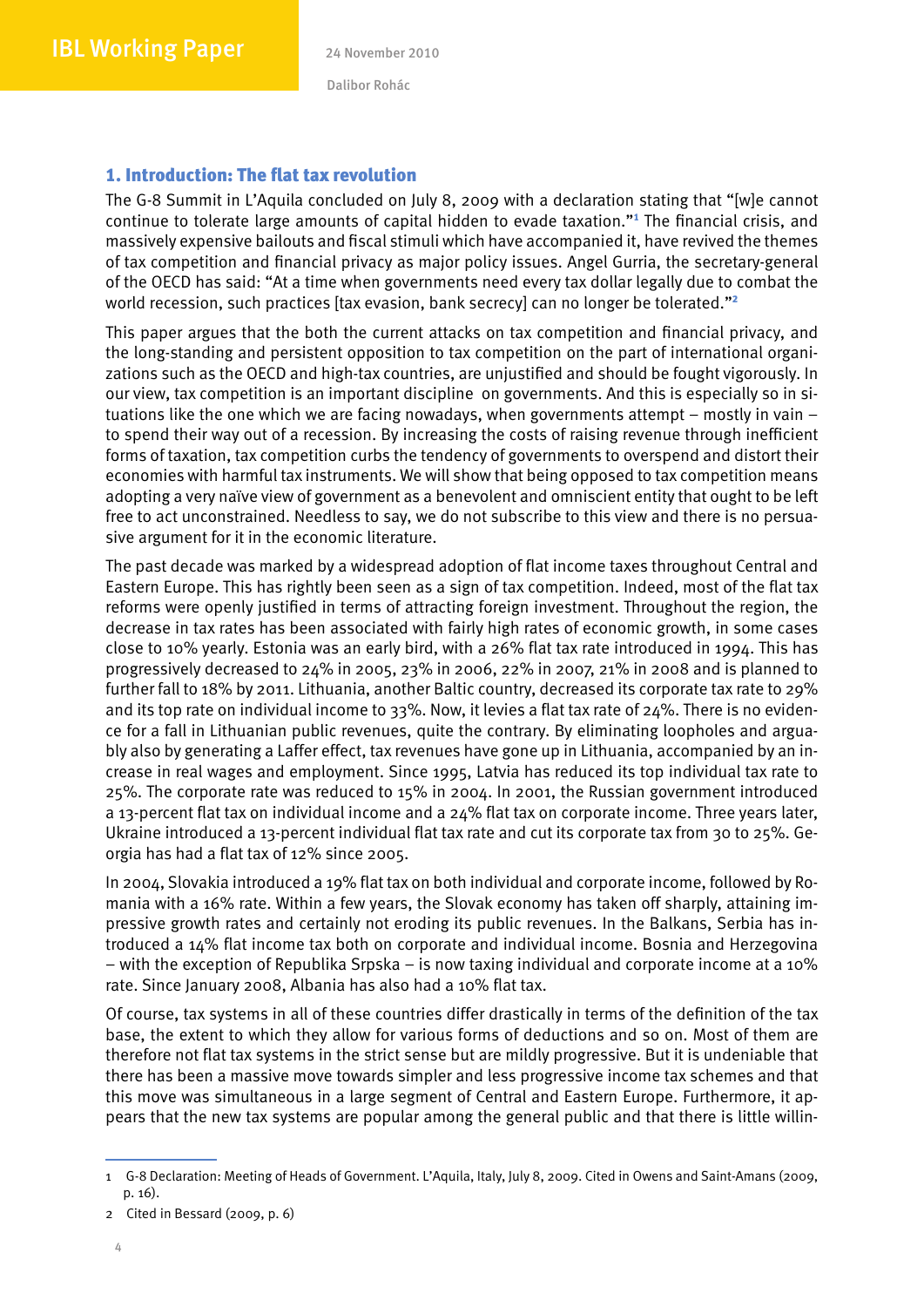gness across the political spectrum to return to more progressive tax schemes.<sup>3</sup> Hence flat taxes appear to be a stable equilibrium. The reasons for the popularity of these policies are manifold. First, simpler tax codes have eliminated loopholes and a number of special regimes that were accorded to different groups of individuals and corporations under the old income tax schemes. By doing this, flat tax systems have been perceived by the population as more just and more transparent. There is little evidence that the flat tax revolution has eroded tax bases in countries that have adopted flat tax rates. In most countries, the opposite effect was observed: elimination of loopholes and growth driven by an inflow of foreign capital has in some countries increased the revenue from income taxation. In other cases, a decrease in income taxation was accompanied by an increase in consumption taxes, leaving the change revenue neutral overall. In any event, that the flat tax revolution has left Central and Eastern European countries with more transparent, more efficient and more functional tax systems is recognized even by those who had initially opposed the idea of the flat tax. And here comes a paradox: although these fiscal reforms have in general been hailed as beneficial, the process that had led to them is often labeled as 'harmful tax competition.' The aim of this paper is to account for that incongruity and to show that tax competition is an instrument empowering the taxpayer and constraining the government's ability to raise revenue in arbitrary ways. It creates a pressure towards more efficient, more transparent and, indeed, more just tax systems. As such, it should be celebrated, not feared.

The organization of this paper is as follows. We start by discussing some of the defining characteristics of tax competition and the factors that have made tax competition more visible and more focal in recent decades. We also present a simple game-theoretic model that shows how strategic interaction between revenue-maximizing governments constrains their ability to raise taxes. Finally, we will look at some of the international initiatives directed against tax competition and show that the arguments which have been used to justify them are unconvincing.

#### 2. How does tax competition work?

A result of an increase in capital mobility is that governments have more difficulty taxing capital. The process of tax competition is thus a process of attracting mobile tax bases to jurisdictions by lowering tax rates. By its nature, the process of tax competition is a process of interdependent setting of tax rates and tax bases. The main requirement for tax competition is a high mobility of capital and/ or labor. Mobility of capital can be increased for instance by technological changes that allow individuals to move their funds electronically across continents or by relaxation of exchange controls.

Fiscal interactions between governments entered economics with Tiebout (1956) who presented a model of competition for mobile households, showing that – under certain assumptions including personal mobility – a diversity of competing jurisdictions can bring about an efficient output of public goods, with each jurisdiction offering a different bundle of both public goods and tax burden appealing to individuals with different tastes.

In the economic literature, tax competition is usually associated with taxation of mobile capital. Yet it should be stressed that the mobility of labor is a phenomenon that deserves our attention as well. Although evidence for increasing mobility of capital is ubiquitous,<sup>4</sup> we ought to recognize that mobility of labor has markedly increased over past decades as well. OECD (2001b) finds that there has been a substantial rise in migration for economic reasons. Some of these reasons are personal income taxes which vary between countries, in particular for the high-income individuals. One can also recall the persistent outflow of young Irish to the United Kingdom and United States. This trend seems to have been reversed by corporate tax cuts in 1981, followed by personal income tax cuts. Du-

<sup>3</sup> E.g., the left-wing populist government coalition which has acceded to power after the 2006 election in Slovakia have made no attempt – in spite of the initial rhetoric – at modifying the tax system.

<sup>4</sup> E.g. Leibfritz et al. (1997). Alfano (2001) extents their analysis to sensitivity to tax differentials.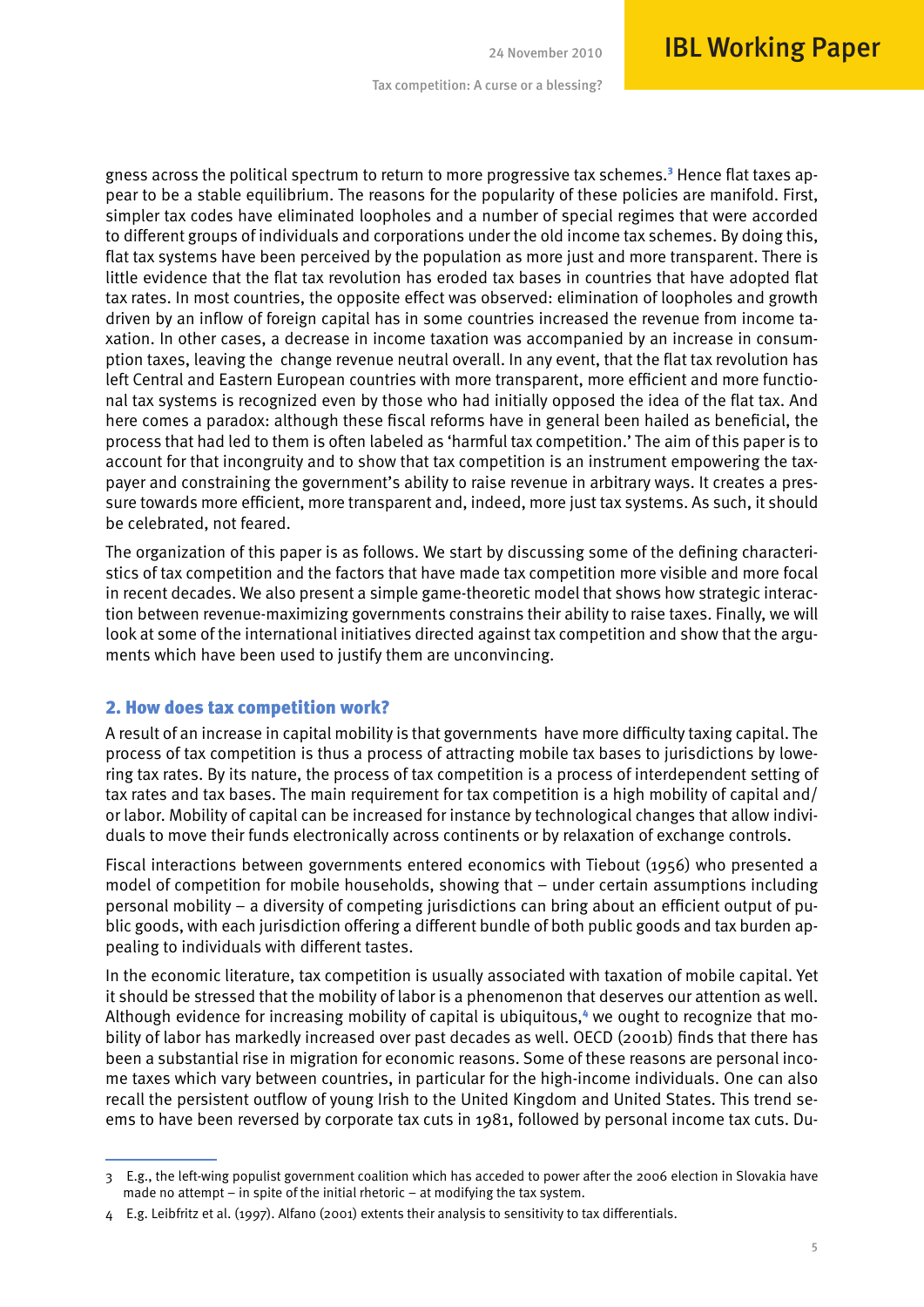ring the 1990s, Ireland has experienced a marked increase in immigration and a fall in emigration (Ireland Central Statistical Office 2001).

It is thus not entirely correct to distinguish between "mobile capital" and "immobile labor." There are a number of factors of production with greater or lesser degrees of mobility, including various forms of capital and labor.

Avi-Yonah (2000) points out that the two fastest growing taxes in OECD countries in recent decades have been consumption taxes (from 12 per cent of total revenue in 1965 to 18 per cent in 1995) and payroll taxes (18 per cent to 25 per cent). Even though personal income taxes have not risen over that period (from 26 per cent of total revenue to 27), the total tax burden has grown from 28 per cent to almost 40 per cent, which is due mainly to the increase in consumption and payroll taxes, which seems to support our claims. Devereux, Griffith and Klemm (2002) observe data on tax revenue on corporate income as a proportion of GDP for the OECD countries during 1965-1999 and find that they have remained fairly stable, yet varied strongly across countries. In the same way, Carey and Tchilinguirian (2000) observe a small rise in the OECD average implicit tax rates on capital during the 1980s and 1990s. One explanation might be found in the Laffer curve – lower rates might have boosted profitable investment, increasing corporate income tax revenues as a portion of the GDP (or another variable, such as the operating surplus).

There has been a marked decrease in corporate tax revenues as a portion of total tax revenues. This suggests that governments are relying less on corporate taxation as a source of revenue and shifting the tax burden to other sources of revenue. Looking at measures based on tax legislation reveals that statutory tax rates in OECD countries were falling between 1982 and 2001, with the unweighted mean statutory rate going from around 48 per cent to around 35 per cent ( Devereux, Griffith and Klemm (2002, p.11). Equally important, however, has been the development of corporate tax bases. Throughout 1980s and 1990s the weighted mean of rates of allowance fell from 83 per cent to 74 per cent, which means that the tax bases broadened during that period.

On the whole, one can conclude that there has been a decrease in corporate tax rates during the recent past. Governments do tax capital less than they did before. This does not mean that the overall tax burden has necessarily decreased over the past decades, only that the tax structure has changed, taxing labor and consumption more heavily than capital. What is more, empirical studies suggest that governments have been setting taxes interdependently. Since the pioneering study by Case, Rosen and Hines (1993) who estimate fiscal reaction functions for the US states, there has been a growing empirical literature on the subject, finding that the EU and the OECD nations have been setting taxes interdependently. Altshuler and Goodspeed (2002) investigate fiscal interdependencies among a subset of EU Countries and find that European countries interact strategically in setting their capital taxes. Devereux, Lockwood and Redoano (2002) study data from 21 OECD countries between 1983-1999 to conclude that countries actually compete not only over the statutory tax rates, but also over the effective rates. Redoano (2003) has confirmed previous findings concerning fiscal interaction within the EU. The evidence is aptly summarized by Altshuler and Grubert (2003): The evolution of country effective tax rates between 1992 and 1998 seems to be driven by tax competition. Countries that had lost shares of U.S. manufacturing affiliate real capital cut their rates the most over the period. Further, smaller countries and those with high initial average tax rates experienced larger declines in effective tax rates relative to the average.

## *2.1 A simple model*

This model describes revenue maximizing governments competing for mobile capital which is the only source of tax revenue. There are two distinct countries indexed by *i*=1, 2. Each country uses a production function with decreasing returns to scale

$$
Y_i = F_i(K_i), F_i > 0, F_i'' < 0.
$$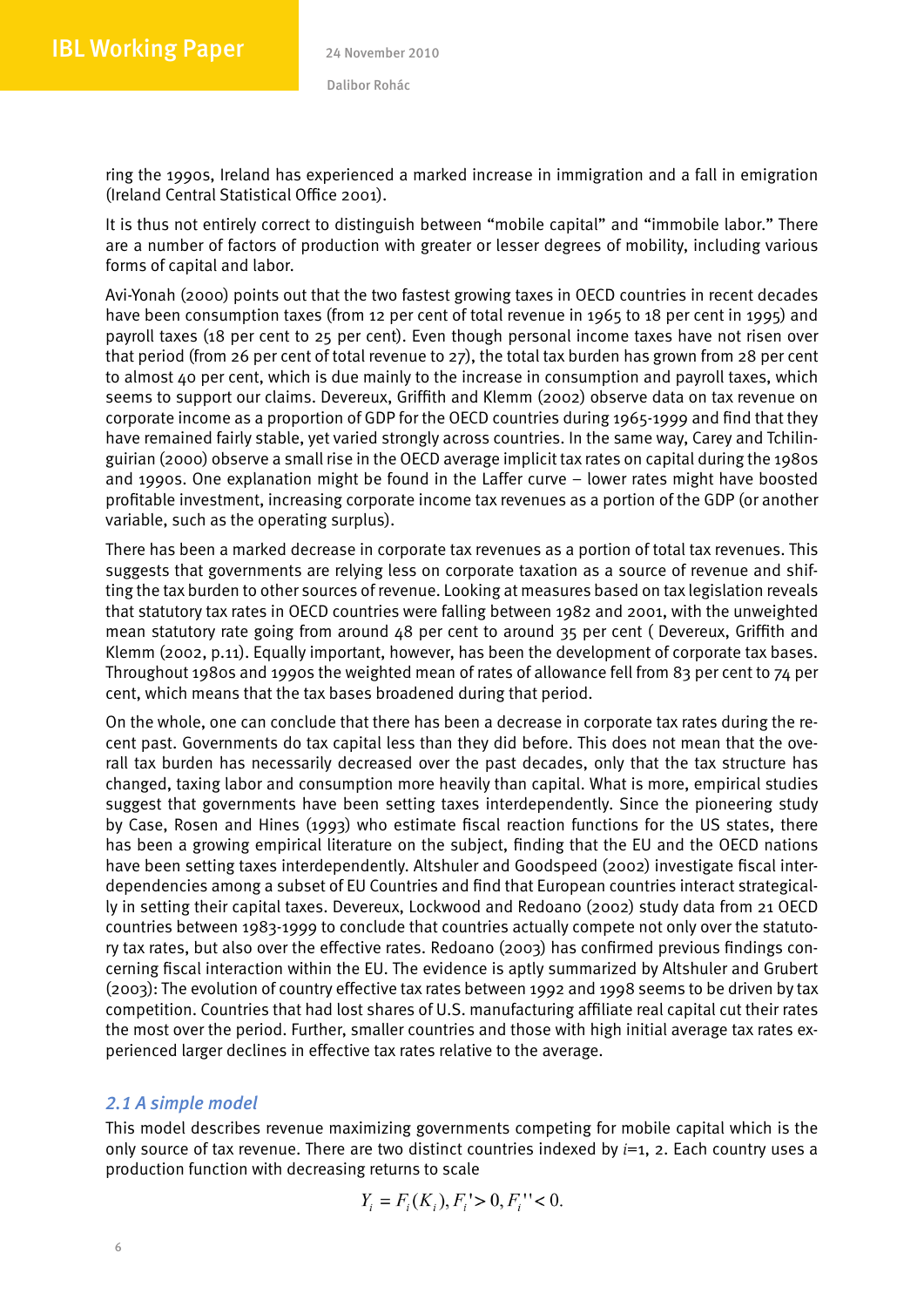Different production functions for different countries reflect not so much differences in technology but differences in population. In the Cobb-Douglas case of  $Y_i = A_i \sqrt{K_i}$  , the constant  $A_i$  could stand for these differences. The total stock of capital is fixed and is distributed among the two countries so that

$$
\overline{K} = K_1 + K_2.
$$

where  $\overline{K}$  is a constant. Government uses one tax instrument solely, a capital tax  $t_i$  defined by

$$
r_i = (1 - t_i)F_i^{\prime}(K_i)
$$

where  $r_i$  is the after-tax return from capital and the price of output is normalized to unity. In other words, the tax puts a wedge between the real return from capital and the after tax return. The government is assumed to behave as revenue maximizer and faces the following problem:

$$
\max_{t_i} t_i F_i(K_i), i=1,2.
$$

The revenue-maximizing assumption corresponds well to the Niskanen's (1971) characterization of public servants as budget maximizers. This assumption seems to be a good approximation of a Leviathan-like government without complicating matters by introducing a model of government decision-making processes or a model of voting as in Besley and Smart (2001) or in Janeba and Schjelderup (2004). However interesting their models might be, we find it advisable at this moment to introduce a more simple model showing uniquely the fundamental features of the process of tax competition.

The maximization problem is trivial if there is no capital mobility, that is, if  $K_1$  and  $K_2$  are constant. In this case, the function maximized is a monotonic transformation of  $t_i$  as the total output  $F_i(K_i)$ 

is constant. In that case both governments will choose  $t_i$  equal to one and extract all output. Hence, in a world in which factors of production are immobile and in which taxation does not disincentivize people from pursuing productive activities, a revenue-maximizing government will choose to appropriate the whole output.

Let us focus our attention now on the polar opposite case – a situation in which there is perfect capital mobility across countries, although it is clear that most real world situations are somewhere in between. Under perfect capital mobility, capital moves from one country to another until the aftertax return is equalized:

$$
(1-t_1)F_1'(K_1) = (1-t_2)F_2'(K_2).
$$

Now, provided that

$$
K_2 = \overline{K} - K_1.
$$

the arbitrage condition can be restated as

$$
(1-t_1)F_1'(K_1) = (1-t_2)F_2'(K - K_1)
$$

and  $K_i$  a function of  $t_1, t_2$ . It is easy to see that  $K_i$  is strictly decreasing in  $t_i$  and strictly increasing in  $t_i, j \neq i$ .

It is important for further analysis to say how governments perceive each other's tax rates. If each government considers the tax rate of its counterpart as a constant, then tax competition will be a Nash game of simultaneous tax rate setting and the outcome can be characterized as a Nash-Cournot equilibrium. This can be the case when the competing jurisdictions are of much the same size. In a Cournot game, both governments face the problem  $\max t_i F_i(K_i(t_1, t_2)), i = 1,2$ .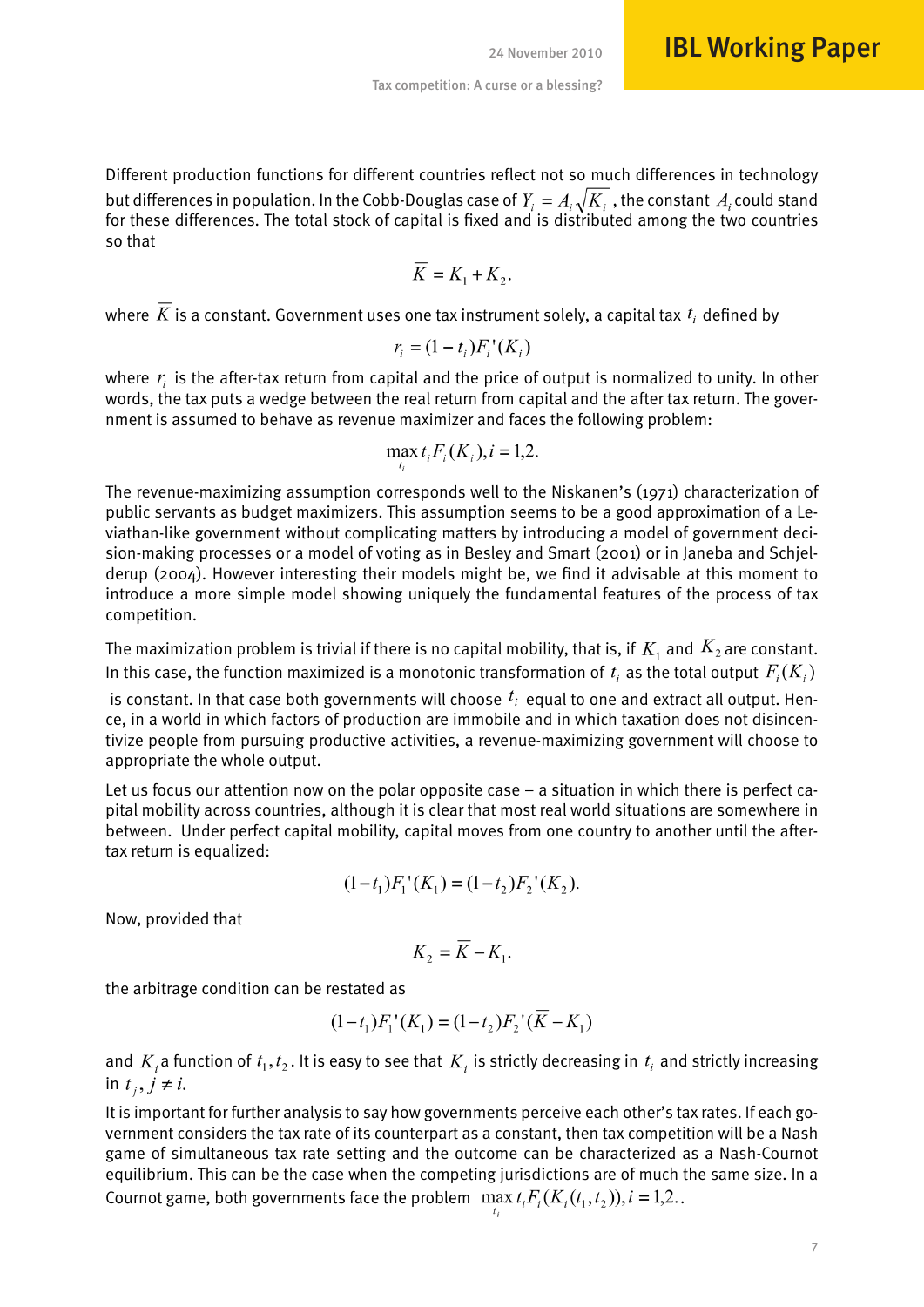The first order conditions are

$$
F_1(K_1(t_1^*, t_2^*)) + F_1^{\bullet}(K_1(t_1^*, t_2^*)) \frac{\partial K_1}{\partial t_1}(t_1^*, t_2^*) = 0
$$
  

$$
F_2(K_2(t_1^*, t_2^*)) + F_2^{\bullet}(K_2(t_1^*, t_2^*)) \frac{\partial K_2}{\partial t_2}(t_1^*, t_2^*) = 0.
$$

Solving these yields reaction functions for both governments  $t_1^* = \varphi(t_2), t_2^* = \varphi(t_1)$ . The uncooperative Cournot equilibrium tax rates  $t_1^*, t_2^*$  will be solutions to this equation.

Alternatively, one can imagine a situation when one of the countries behaves as a Stackelberg leader. This is the situation described by Altshuler and Goodspeed (2002) who noticed that European countries might be behaving as Stackelberg followers with respect to the United States, while behaving as Nash players with respect to each other.The situation when one of our governments is a Stackelberg leader could be formally described as follows.

Without loss of generality, the country 1 is the Stackelberg leader. Hence, his maximization problem is:

$$
\max_{t_1} t_1 F_1(K_1(t_1,\varphi(t_1)))
$$

as he would expect the follower to act according to its reaction function. The solution of this maximization problem yields the Stackelberg equilibrium tax rates  $t_1, t_2$ .

The third and perhaps the most telling situation is the one in which the governments cooperate in order to maximize the total of their revenues. The equilibrium tax rates would be

$$
\arg\max_{t_1, t_2} \{t_1 F_1(K_1(t_1, t_2)) + t_2 F_2(K_2(t_1, t_2))\}
$$

It is not straightforward to find the equilibrium tax rates through the maximization problem governments face when engaged in cooperation. Intuitively, it is clear that tells us that the governments will cooperate in order to drive tax rates up to one - just as in the no-mobility scenario. The model, however, ignores the transitional dynamics of collusion. Would the governments just jump from whatever tax rates and capital allocations they have at the moment to the revenue-maximizing collusive vector of taxes? This might be one possibility. The other, and perhaps more empirically palatable one is that the governments will increase their tax rates progressively towards one but will do so in a way as not to distort capital allocation between the two countries in an inefficient way. In the case

of such cooperation it is possible for the governments to set  $\frac{1}{1-t}$  to a constant maximizing the total value of output and then proceed by increasing both tax rates while keeping the above ratio constant. In terms of productive efficiency, such a tax cartel would of course be efficient insofar as it maximized the total value of output. However, from the perspective of the individual taxpayer, the outcome of the collusion is identical to a situation of total slavery since he will not be able to appropriate any part of the surplus for himself.

If we relax the assumption of fixed capital stock in favor of capital stock that results out of individuals decisions to save, it is not difficult to see that the above cartel would soon destroy individual incentives to accumulate capital and to engage in productive activities.

A possible objection would consist of saying that in a model in which capital stock evolves over time according to individual saving decisions the government's problem would be different from the one depicted above. The government would not maximize its current revenues but would rather maximize the discounted stream of tax revenue, including future revenue. However, the problem with this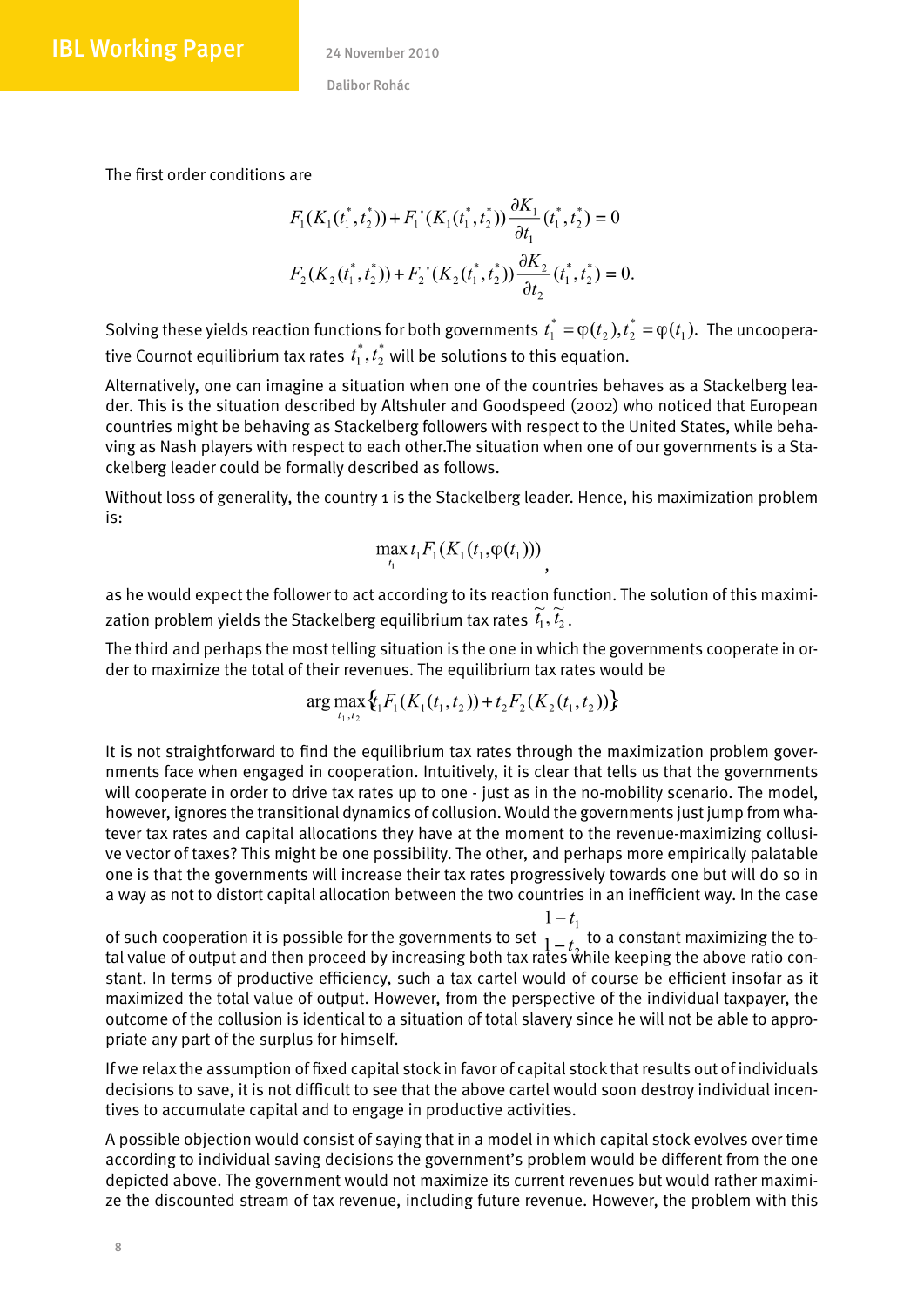argument is that, even if true, there are numerous reasons to believe that the government would discount heavily, if not myopically, future revenues and would focus most of its attention on current revenue. The simplest explanation for that lies in the nature of democratic politics. An executive politician is elected for only a limited period of time and hence does not derive strictly any benefit from the ability of his successor to raise public revenue. The myopic behavior of democratic politicians is obvious in the current era and the setup of our model would, on our view, be robust to a dynamic extension that would easily demonstrate the destructive potential of capital taxation.

#### 3. The attack on tax competition and financial privacy

For some time, tax competition has been an issue that some believed ought to be tackled at the international level. There have been several initiatives by international bodies that aimed at subjecting tax competition to control and regulation. Our account of the development of tax systems would hardly be complete without mentioning at least two major international organizations that have attempted to deal with tax competition – the OECD and the EU. In this and in the following sections, we will review both their activities and the arguments used in the debates over the potentials problems with tax competition and their connection to economic theory.

One of the best known initiatives against tax competition was the one started by the OECD in 1998 after publishing OECD (1998). The report focuses on allegedly harmful tax practices in member states and in so-called tax havens. The report was followed by another one, OECD (2000) which monitors the progress achieved and somewhat elaborates the arguments against what it calls "harmful tax competition." The report divided harmful tax practices into two categories – "preferential tax regimes in member countries" and practices used by jurisdictions outside the OECD, deemed to be "tax havens."

Both categories were defined by roughly the same criteria – by corporate taxes that allowed a significantly lower effective level of taxation than those that applied in member states and lack of transparency and exchange of information (otherwise known as financial privacy). To qualify as a tax haven, the OECD used the criterion of a "lack of substantial activities" on the part of companies incorporated in the jurisdiction. However, this criterion turned out to be quite impossible to interpret and was eliminated later on.<sup>5</sup> OECD (2000) contained a list of 47 "harmful" practices within member states and 34 jurisdictions meeting the criteria of "tax havens." Those considered uncooperative – not agreeing to abandon the aspects of their tax systems that were considered harmful – were threatened with "defensive measures." It is important to note that they were not limited to simple enforcement of existing tax regimes, but went beyond that, introducing penalties for dealing with such jurisdictions.<sup>6</sup>

The report recommended that member states deemed to have harmful tax regimes should eliminate features considered harmful, which basically meant to raising tax rates and/or restraining financial privacy. Similar advice was given to non-member jurisdictions deemed to behave as tax havens.

<sup>5</sup> OECD (2001, p.10).

<sup>6</sup> According to OECD (2000), member states should:

<sup>•</sup>  Disallow deductions, exemptions and credits that would have otherwise been applied to transactions with uncooperative tax havens.

<sup>•</sup> Adopt controlled foreign corporation legislation and/or apply them in a consistent manner

<sup>•</sup>  Deny any exceptions to the application of regular penalties in the case of transactions involving entities operating in uncooperative tax havens.

<sup>•</sup>  Impose withholding taxes on certain payments to residents of uncooperative tax havens.

<sup>•</sup> Enhance audit and enforcement activities with respect to transactions with uncooperative tax havens.

<sup>•</sup>  Not enter into tax conventions with uncooperative tax havens and consider terminating such conventions.

<sup>•</sup> Impose charges or levies on certain transactions involving uncooperative tax havens.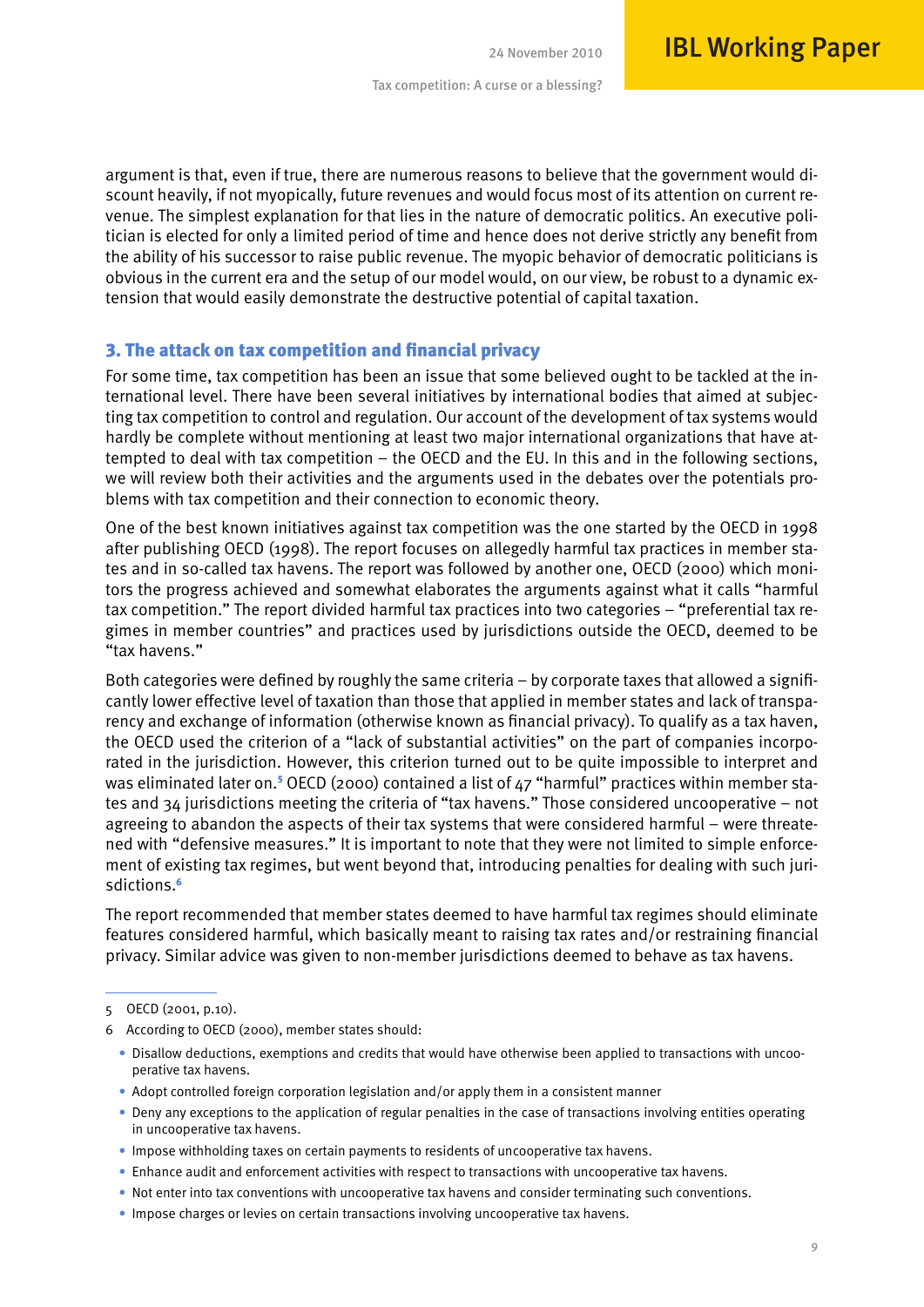By 2001, 5 jurisdictions had pledged to eliminate their "harmful tax practices." They were Aruba, Bahrain, the Isle of Man, the Netherlands Antilles and the Seychelles.<sup>7</sup> According to OECD (2004b), all of the 47 "harmful" tax practices within member states, which were mentioned in the 2000 report, have been either abolished or amended so as not to be "harmful" any more. Likewise, the overwhelming majority of non-member jurisdictions identified in 2000 as "tax havens" are now "committed to transparency and effective exchange of information." Until recently, the remaining uncooperative tax havens were Andorra, the Principality of Liechtenstein and the Principality of Monaco but they have now adopted the OECD standards and signaled their willingness to cooperate. With the intention of having competition based on economic rather than on fiscal considerations, the OECD has introduced the concept of "global level playing field." The campaign aims at stopping business migration to jurisdictions where transparency and effective exchange of information is not at OECD-required level, that is, where financial privacy is respected.<sup>8</sup>

Particularly in times of the crisis, the OECD has been successful in pushing forward its agenda. Hong Kong, Macao and Singapore have announced that they would adopt the legislation needed to comply with the Global Forum on Transparency and Exchange of Information standards in 2009. Since November 2008, more than 120 tax information exchange treaties have been signed and many more have been initiated. Tax evasion and financial secrecy have been discussed extensively at recent G-20 and G-8 summits, where the governments have reached a consensus over the alleged need to combat these phenomena.<sup>9</sup>

The G-8/G-20 and OECD initiatives have been somewhat ambiguous in their content. On the one hand, they aim at "leveling the field" of capital taxation in order to minimize the alleged distortions related to tax-motivated capital moves. On the other hand – and unrelatedly – they try to restrict financial privacy to facilitate exchange of information between governments, which would then allow governments to keep a better eye on their citizens and their revenue.

In a similar manner, there have been several initiatives at the EU level to regulate tax competition, although the issue of direct taxation is not covered by the powers given to EU bodies. Furthermore, any decisions the EU might take in the area of direct taxation must be taken with unanimous support. Nevertheless, member states are constrained to some degree by provisions of existing treaties that define properties of the single market. According to the Community Law, member states must not:

- Hamper the freedom of movement of persons, businesses and capital and the freedom to provide the cross-border services.
- • Distort conditions of competition through the provision of tax breaks and relief in the form of state aid.
- Discriminate on grounds of nationality in areas falling within the scope of the EC Treaty.<sup>10</sup>

The first attempt to deal with issues of corporate taxation can be found in the Neumark report of 1962 which concluded that a harmonization of tax bases was desirable in order to simplify existing European tax systems. The proposal was repeated in the European Commission memorandum of 26 June 1967. More recent attempts to harmonize tax bases include the European Commission (2001).

More interestingly, in March 1969 the European Commission published a memorandum demanding harmonization not only of tax bases, but also of tax rates, followed by the 1975 Action Program, which received little attention from the Council. Raising the problem again, a 1992 review for the European Commission suggested a harmonization of corporate tax rates at a minimum of 30 per cent, which was perceived as relatively acceptable at the time, but would hardly be conceivable nowa-

10 See Checutti (2001).

<sup>7</sup> OECD (2001, p. 9).

<sup>8</sup> OECD (2004a).

<sup>9</sup> See Owens and Saint-Amans (2009) for a review of the OECD's work on tax evasion and financial secrecy.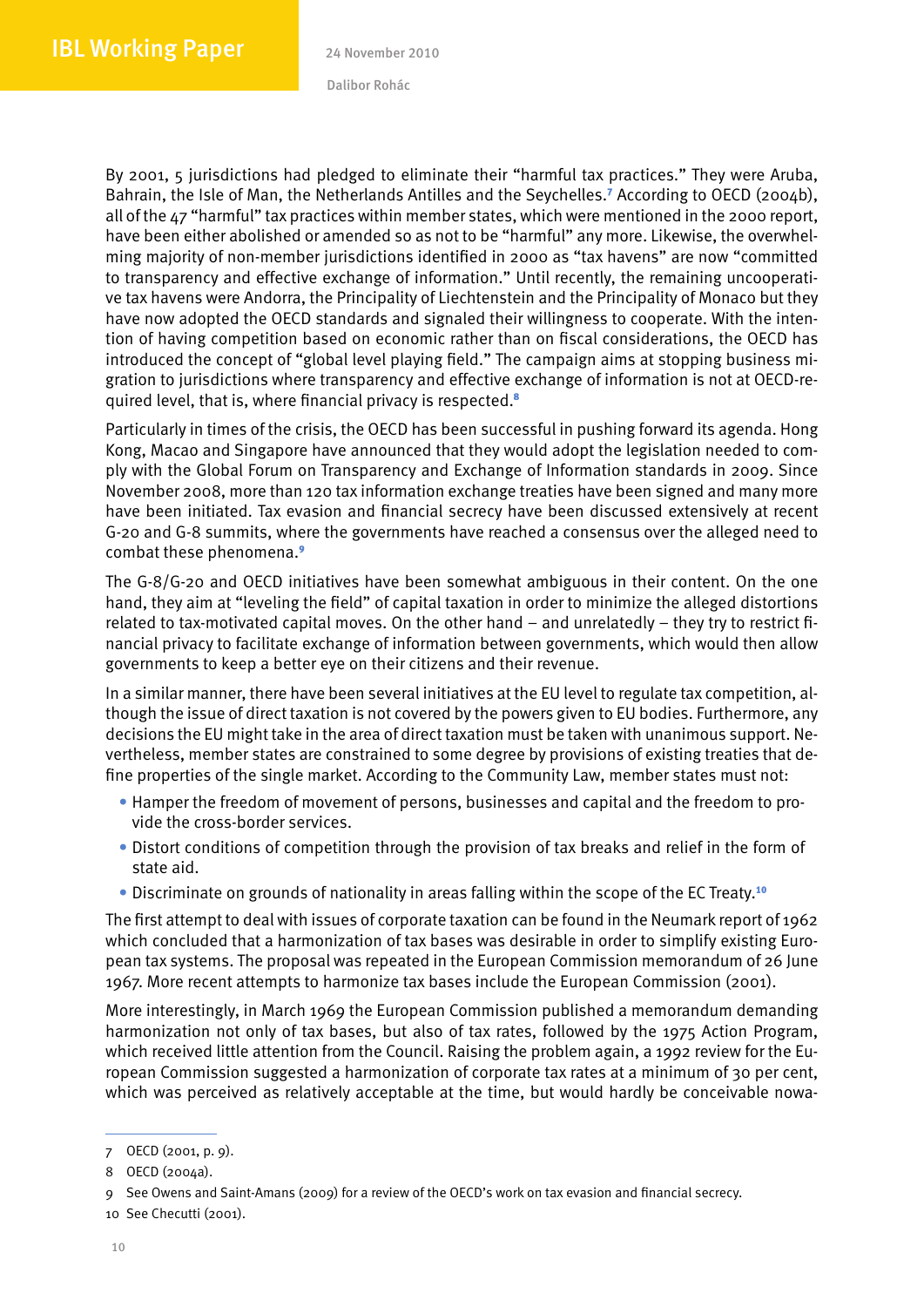#### days.<sup>11</sup>

In 1997, the Council of the EU adopted a code of conduct on corporate taxation, which was marked by a new, voluntary approach. The member states were called to avoid behavior considered harmful. By harmful it meant "those business tax measures which affect, in a significant way, the location of business activity within the Community."<sup>12</sup> That is, the code banned tax measures that were giving preferential treatment to a group of firms and offering a significantly lower tax rates than those usually applied in the Community. On 1st December 1998 a joint statement by France and Germany called for "a rapid progress towards tax harmonization in Europe."

Gammie (2003) points out that the European Court of Justice (ECJ) played an important role in forming national tax policies, basically by ruling against certain practices, considered unacceptable under European law, particularly under the European Community Treaty. It is questionable, however, to what degree the ECJ decisions are relevant for the purposes of the present work. The ECJ has only rarely tackled a lawsuit concerning tax rate differentials as such, it is more common for corporations to take member states to court for limiting how they can report profits.<sup>13</sup> In Hurd v Jones the ECJ ruled that a member state was justified in levying a tax on remuneration paid to its own nationals where remuneration paid to nationals of other member states were exempt of tax, provided that the situation was wholly internal to the member state. The same reasoning has been used by the ECJ in situation where nationals of a member state were subject to higher rate because they did not reside in that state yet kept most of their assets or worked there. Nevertheless, this does not mean that member states are free in discriminating against their own nationals if they are seeking to exercise one of the freedoms guaranteed by the EC Treaty. To complicate matters, the ECJ position on this particular point has not been entirely clear – in Bachmann v Belgian State it ruled that a business may be required to be established in the host state, if this is deemed to be necessary for attainment of an objective of public interest. On the other hand, in Asscher v Staatssecretaris van Financien, the ECJ held that it was unjustifiable for Netherlands tax authorities to apply a higher rate to a non-resident on the basis that no social security contributions had been levied on the income of the non-resident in Netherlands.

There are important political pressures from high-tax nations such as France or Germany to curb the flat tax revolution in Central and Eastern Europe. It comes as no surprise that the Lisbon Treaty provides subtle hints at tax harmonization.14 So although the ECJ is not a prime mover in the process of tax harmonization, it is likely to play an important role in future attempts. While the Lisbon Treaty does not allow for an explicit harmonization of tax rates, the "and to avoid distortion of competition" clause is likely to empower not only the Council but also the ECJ to produce rulings that tax rate x in country z is distorting competition and should be increased. From this perspective, the Lisbon Treaty represents a move towards less, not more tax competition.

<sup>11</sup> European Commission (1992).

<sup>12</sup> Council of the EU (1998).

<sup>13</sup> Most national tax systems discriminate against transactions with foreign countries by using transfer pricing legislation or controlled foreign corporation regimes. All these should be, strictly interpreting the EC Treaty, considered illegal.

<sup>14</sup> See Article 2.79 of the Lisbon Treaty. The amended Article 93 of the Treaty on Functioning of the European Union reads now: "The Council shall, acting unanimously in accordance with a special legislative procedure and after consulting the European Parliament and the Economic and Social Committee, adopt provisions for the harmonization of legislation concerning turnover taxes, excise duties and other forms of indirect taxation to the extent that such harmonisation is necessary to ensure the establishment and the functioning of the internal market and to avoid distortion of competition." (emphasis added to mark the amendment)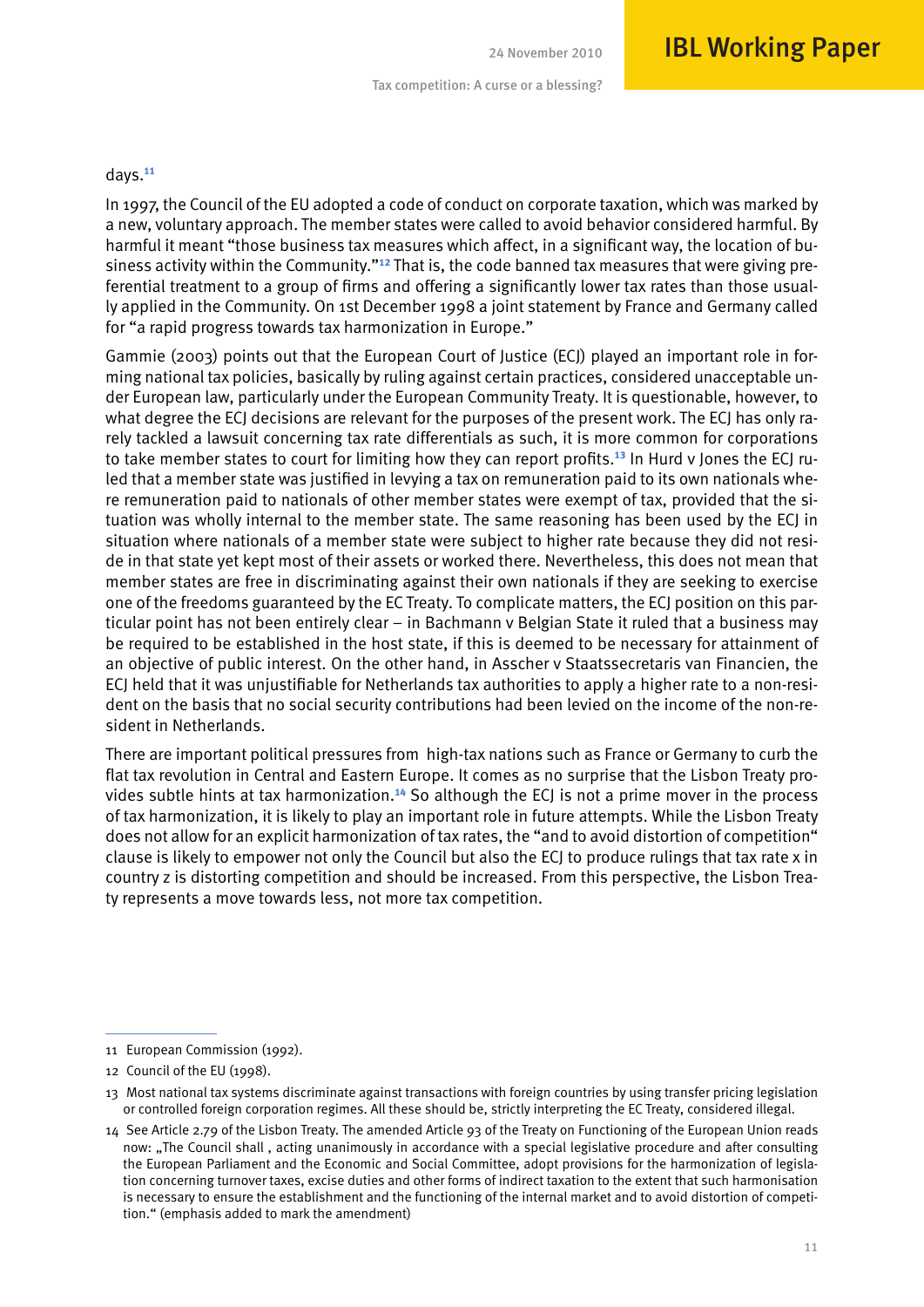## 4. The crux of the debate

Given the concerns tax competition raises worldwide – and given the wide range of policies that are being put in place in order to curb it - it is only appropriate to ask whether it is something that should be feared, or whether it is something to be embraced. From the outset, one should clearly say that the alternative to tax competition is tax harmonization and abolition of preferential regimes. This raises the question whether - once tax competition is abolished - governments would not compete in different, markedly less efficient manners, such as subsidizing foreign investments from the public purse etc.<sup>15</sup>

There are essentially two categories of arguments that opponents of tax competition have articulated. First, it is argued that tax competition changes international allocation of capital in an inefficient manner, with capital as a mobile factor flowing to areas where it is taxed less, regardless of genuine economic considerations. Second, it is asserted that tax competition leads to a deterioration of tax bases, ultimately causing an underprovision of public goods.

The first argument can be found in a number of publications. The OECD (2000) says:

[T]he project (the OECD Project on Harmful Tax Practices) is about ensuring that the burden of taxation is fairly shared and that *tax should not be the dominant factor in making capital allocation decisisions*. (OECD 2000, p.5, emphasis added)

The same argument is developed in OECD (2004a). It is claimed that when investment decision are influenced by tax considerations, this results into an inefficient allocation of capital across countries. Peggy Musgrave makes this point this way:

Resources and capital in particular will flow to locations where taxes (or more precisely, net fiscal residuals) are lower, thereby distorting the regional allocation of factor use and thereby impairing the efficiency of the private sector.

(…)

Each jurisdiction taxing on a source basis will tax income accruing to foreigners so as to maximize the advantages it can derive therefrom. Lower rates of tax rates will attract foreign capital and raise the base, while higher rates will increase revenue from a given level of foreign capital. The outcome will depend on the elasticities of capital inflow responses, but there is no reason to expect that they will match the domestic share called for by the rules of internation equity. (Musgrave 1991, p.286)

One is compelled to admit that, if capital taxation was coordinated so as to equalize EMTR and EATR across countries, mobile factors would be allocated geographically in an efficient manner. Hence, a coordinated action might seem to be needed to harmonise capital taxes and to bring about that outcome. As the European Commission states,

[S]ome harmonization of business taxation (both corporation tax and the personal taxation of dividends) may be required to prevent distortions of competition, particularly of investment decisions. Where tax systems are non-neutral – i.e. where relative post-tax rates of return do not correspond to relative pre-tax rates of return – resources will be misallocated. (European Commission, cited in: Mitchell (2004, p.14))

The argument follows a perfect internal logic. It sees the core of the problem in the existence of tax differentials and it proposes tax rate harmonization as the remedy. Furthermore, the harmonization is to be achieved by introducing a minimal rate, as in European Commission (1992). But if the problem of capital misallocation is caused by differences in tax rates among countries, than introducing

<sup>15</sup> Janeba (1998) combines competition over strategic trade policies with tax competition and shows – perhaps surpris- surprisingly - that competition leads to elimination of wasteful subsidies. Likewise, Janeba and Smart (2002) finds that a restriction on tax preferences can induce governments to behavior leading to inefficient outcomes.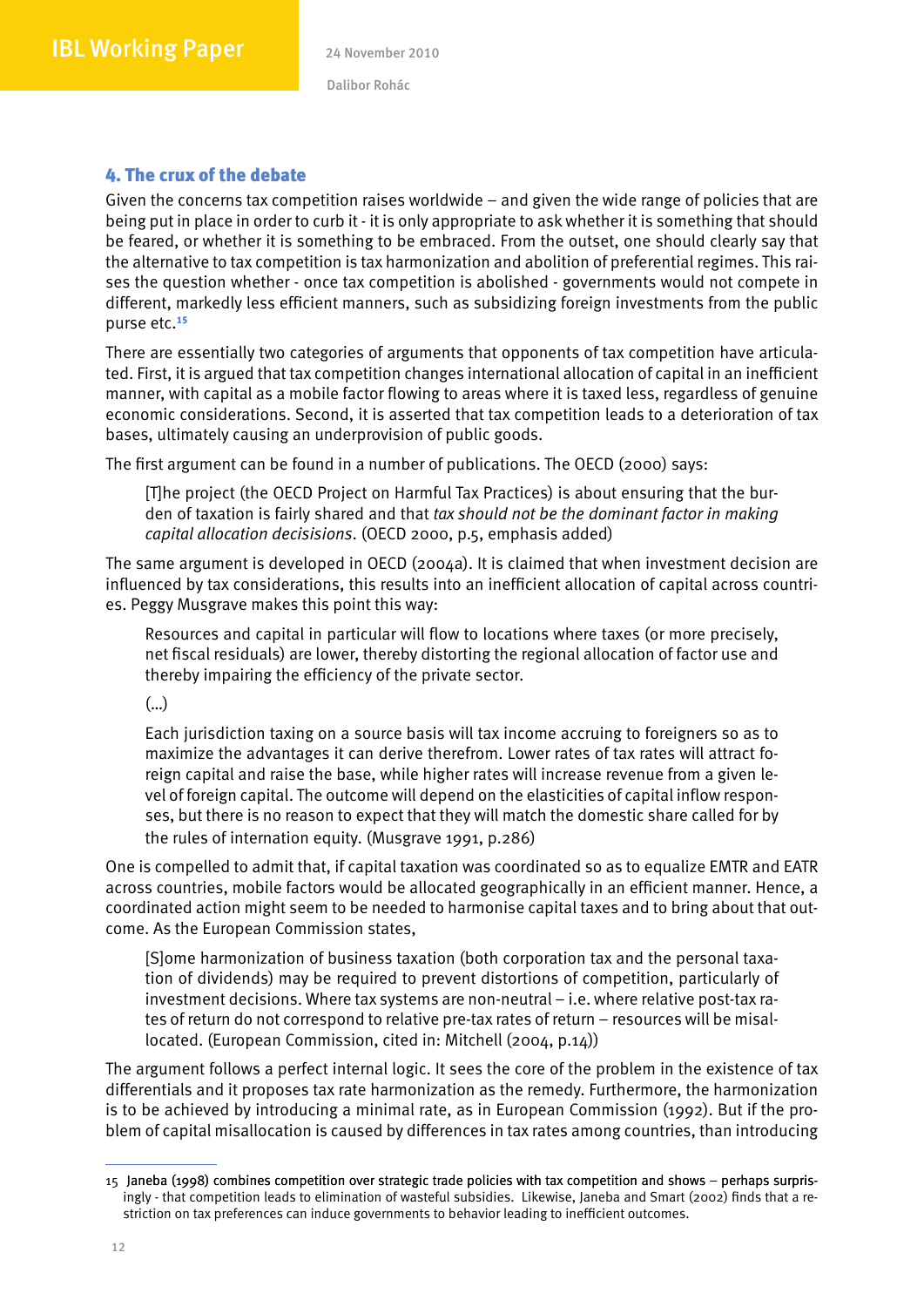a maximal rate is a solution that would be equally appropriate. Yet we are not aware that anyone who subscribes to the argument against tax competition presented above would ever propose such maximal tax rate. It is also important to note that distortions in capital allocation are caused not only by capital tax differentials, but also by the absolute value of tax rates. Capital taxation in itself discourages investment by taxing away corporate profits and individual capital gains, as for instance Alesina et al. (1999) demonstrate in their model. In the same manner, capital taxes distort intertemporal allocation of resources by taxing deferred consumption more heavily. As a result, one should underline that in order to reduce distortions caused by capital taxation, it is crucial above all to decrease capital tax rates and not to equalize them at an arbitrary level.

In our eyes, tax competition might well offer a solution to the alleged problem of misallocation of capital caused by tax differentials. If tax competition was a "race to the bottom," then the final outcome would actually be a tax rate harmonized across countries and harmonized at a rate of zero per cent, thus eliminating capital tax distortions altogether.

This brings us to the second argument used in favor of tax harmonization: the idea of a "race to the bottom." It is argued that if tax competition is unconstrained, competing nations would set lower and lower rates on mobile factors, endangering their own tax revenues and ultimately supplying an inefficiently low level of public goods. Furthermore, if public goods manifest positive externalities across borders, inhabitants of low tax jurisdiction areas bordering with high tax jurisdictions will tend to behave as free riders and elect representatives that will supply them a lower amount of public goods, as they will benefit from cross-border spill-overs. This argument has been pervasive in the literature on tax competition since Oates (1972) and the pioneering article by Zodrow and Mieszkowski (1986). In this spirit, Avi-Yonah (2000) states:

Tax competition, in turn, threatens to undermine the individual and corporate income taxes, which traditionally have been the main source of revenue (in terms of percentage of total revenue collected) for modern welfare states. The response of developed countries has been first, to shift the tax burden from (mobile) capital to (less mobile) labor, and second, when further increased taxation of labor becomes politically and economically difficult, to cut the social safety net. (Avi-Yonah 2000, p.1)

It is true that competition forces government to increasingly switch from taxation of capital to taxation of labor income and to consumption taxes. But is it something that should be denounced? We do not think so. Capital income taxes are especially harmful for intertemporal allocation of resources and affect growth rates significantly. A standard result of public finance literature is that taxing capital income should be avoided if less distortionary tax instruments are available. A transfer of tax burden from taxation of capital for instance to generalized consumption taxation would then be most welcome. But what if tax competition truly endangers the amount of social security services, or public goods in general? Razin and Sadka (1989) find in their model:

If  $(\ldots)$  there is not sufficient coordination with the rest of the world to allow each country to tax its residents on their income from capital in the rest of the world, then tax competition leads to no tax whatsoever on capital income (. . . ) Naturally (*sic*) the outcome of tax competition in the case in which the countries cannot their residents on capital income from the rest of the world is welfare-inferior to the case where they can. Thus there are gains for competing countries from tax coordination. (Razin and Sadka 1989, p.4)

#### Peggy Musgrave (1991) puts it this way:

Movement, in particular of capital, to low-tax locations permits the owner who resides in a high tax location to act a free rider enjoying a high level of public services without contributing to their cost. As a result, voting patterns will be distorted, burdens will be shifted, and an inefficient level of public provision will result. (Musgrave 1991, p.286)

Regardless of whether other tax instruments are available or not, to arrive at these conclusions, the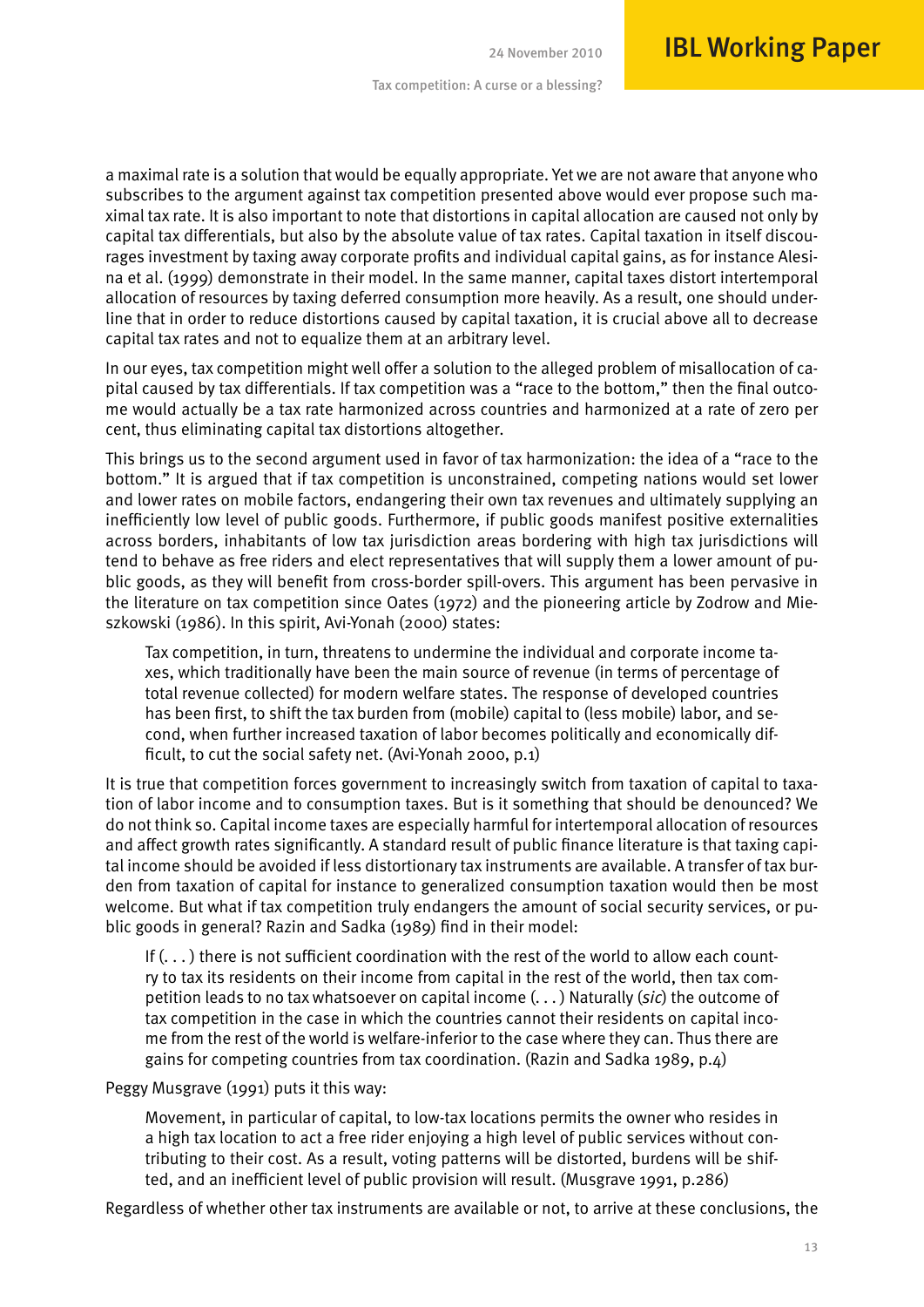above-mentioned authors must make a number of heroic assumptions concerning the motivations of the policymakers. They must presume that governments behave as benevolent welfare maximizing-agents which were initially supplying the efficient amount of public goods. If this was the case, then tax competition would really lead to a welfare-deficient situation. Yet these assumptions are completely detached from reality. First of all, it should be clear that the vast majority of government activities have little to do with providing public goods and that we are witnessing an important expansion of government spending, which is due mainly to inefficiencies inherent in government operation. These may include a lack of knowledge on the part of the voters and government officials and lack of incentives to acquire relevant knowledge (rational ignorance).16 In addition, voting procedures are unstable and competition in political markets is imperfect (public goods are "sold" in bundles). Furthermore, one should mention the existence of rents and their effects on discretionary behavior of public servants, politicians and interest groups $17$ . The judiciary and public servants represent extremely powerful interest groups themselves.18 Their activities can often be described as the behavior of budget maximizing bureaus –not benevolent planners aiming at maximizing society's welfare. Moreover, government behavior through time is yet another source of inefficiency. Governments change periodically, which induces a myopic behavior such as deliberate redistributive manipulations in order to acquire votes and so forth.<sup>19</sup>

Block (2003) provides evidence for this – admittedly not very sanguine – model of government behavior, using data for a large number for developing countries. In the same spirit, Drazen and Eslava (2005) offer both a model of the Political Budget Cycle and evidence using data from Colombian municipalities. It is for all of these reasons that democratic governments tend to grow, often resembling the well-known Leviathan. At the current point in time, no plausible reduction in the scope of their activities can possibly affect the quantity of public goods provided and, indeed, each and every reform aiming at this reduction is badly needed. Thus, if tax competition restricts governments in their taxing powers, it is something that should be hailed and not feared.

Another set of arguments raised against fiscal competition is of normative nature. It is unfair, it is alleged, for one group of individuals to be able to switch their income-earning assets to low tax jurisdictions, while the majority of the general public has to pay high taxes in the jurisdiction of residence. It is difficult to refute an argument based on normative assumptions concerning distribution of wealth in a society, for it often boils down to an argument about what one believes to be morally right and wrong. Nevertheless, several remarks deserve to be made about the normative position presented above.

First, with increased mobility of capital, it is not that difficult even for the general public to invest abroad and to avoid paying taxes in high-tax jurisdictions. What once was privilege of a few is now a common practice, and thus this argument loses much of its initial appeal.

Second, if we assume that tax avoidance is practiced mainly by a high-income minority, it is still difficult to say that it is something morally unacceptable. High income individuals pay a lot more in taxes than low income people do though they consume basically the same public goods. Is this fair? One might respond affirmatively by pointing at a need of solidarity within a society, yet this response would be completely arbitrary.

It is equally defensible to say that everyone should pay exactly the same amount in taxes and that a higher taxation of rich people is morally wrong; the latter being the normative position to which

<sup>16</sup> Caplan (2007) makes a convincing case that the situation might be even worse than that. He shows that not only voters are ignorant, they are willingly biased and "rationally irrational" as voting behavior is a case of public goods production in which it is individually optimal to yield to passion and prejudice instead of following rational arguments.

<sup>17</sup> Tullock (1967), Krueger (1974).

<sup>18</sup> Tullock (1980), Niskanen (1971).

<sup>19</sup> Rogoff (1990) describes in detail systematic distortions in public expenditures as a function of elections.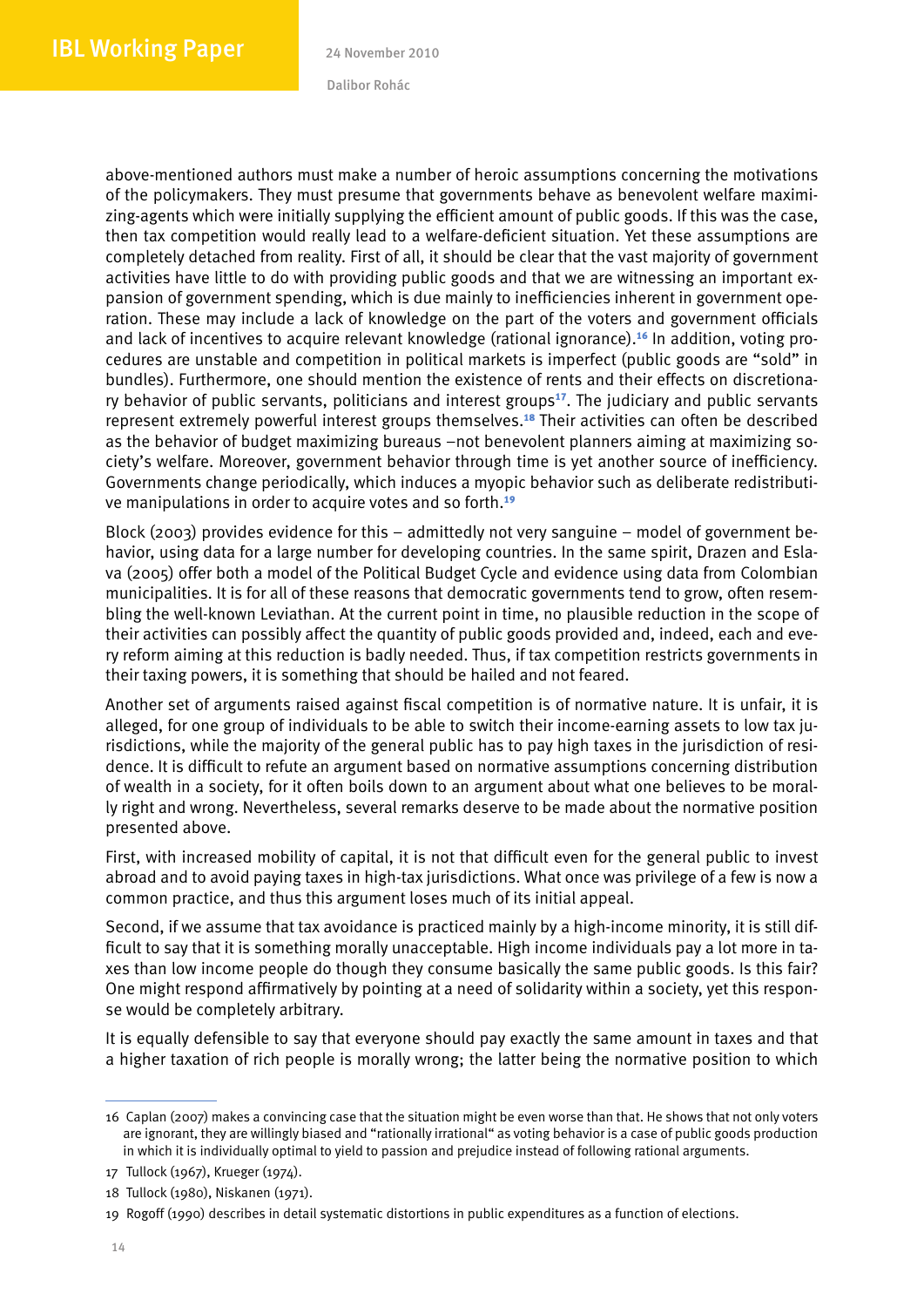we adhere. In that case, tax avoidance is a justifiable act. What is of interest to us is that in the real world, tax competition emerges as a means of subjecting governments to more discipline and allows individuals to escape the burden of prohibitively high taxation. That is the commonsense argument that we try to put forward in this work. The idea emerges from a particular vision of the government, notably the one presented in Buchanan and Brennan (2000). This vision does not take the benevolence and the efficiency of government for granted and attempts to provide economic insights into the political process. An economic theory of tax competition which overlooks the role of political processes misses what is crucial in the whole issue. There have been several attempts to model effects of tax competition on welfare, taking into consideration the existence and nature of politics. Besley and Smart (2001) for instance consider both yardstick competition and tax competition in the strict sense. The latter is modelled as an increase in marginal costs of public goods. The authors represent the political process as a game with imperfect information from the part of voters, who cannot a priori distinguish "bad" (those maximizing their own rents) from "good" (those maximizing voters' welfare) politicians. They find that tax competition may enhance welfare if it leads to an increase in the ability of voters to detect bad political incumbents. Yet if there are other means available to discipline officials, tax-competition can conceivably decrease welfare.<sup>20</sup>

It is important to emphasize that yardstick competition in fiscal matters, i.e. competition among jurisdictions, which is based on imitation and learning, is in reality inseparable from tax competition, although it represents an analytically distinct category. In the strict sense, tax competition is only about attracting mobile tax bases while yardstick competition is a more complex process of learning and improving institutions by observing institutions in neighbouring jurisdictions and adopting their best practices. Clearly, these two phenomena go together in the real world. The flat tax revolution was not only a situation in which various Central and Eastern European have been setting taxes strategically so that investors locate in this or that particular country. It was also a process of various countries noticing that neighboring countries had adopted tax policies with favorable effects on growth and deciding to imitate them. Hence, competition is a necessary feature of institutional learning and a prerequisite to discovering the best policies. In a world without tax competition, no one can empirically verify that this or that fiscal institution or tax instrument is harmful and distorting since there is no space for experimentation. With tax competition – whatever its motives or exact strategic character – governments and voters can learn and imitate those who have tried policies that have been successful.

Finally, we ought to touch – however briefly – the issue of financial privacy, banking secrecy and tax evasion, since much of the more recent efforts of G-8/20 governments and of the OECD was not directed that much at harmonizing tax rates per se, but rather at introducing "transparency" into financial transactions and ensuring that no one can easily avoid paying taxes by moving his or her income to a low-tax jurisdiction. To quote the London G-20 Communiqué, "[t]he era of banking secrecy is over."21 The motivations behind the pressure to eliminate financial privacy are manifold. They range from perhaps legitimate concerns about sources of terrorist funding and laundering income coming from criminal activities to an explicit attempt to make legal tax avoidance more difficult and more costly. Now, from an economist's perspective, it is difficult to comment on whether this move is desirable by some utilitarian benchmark. Clearly, the imposition of transparency in these matters will mean that governments will be more able to detect sources income that would have otherwise re-

<sup>20</sup> Among other attempts to represent tax competition within a more general framework of a model of political processes, Janeba and Schjelderup (2004) deserve mentioning. Their paper present a comparative public finance model of both European-style parliamentary democracies and US-like presidential-congressional systems and show that increasing tax competition is likely to improve voter welfare. The main merit of their work is that they speak in the language of standard tax competition theoreticians, uniting in their models both the distorting effects of tax competition and distorting effects of political process itself and they show that increased competition can indeed improve utility.

<sup>21</sup> Cited in Owens and Saint-Amans (2009, p. 17-18)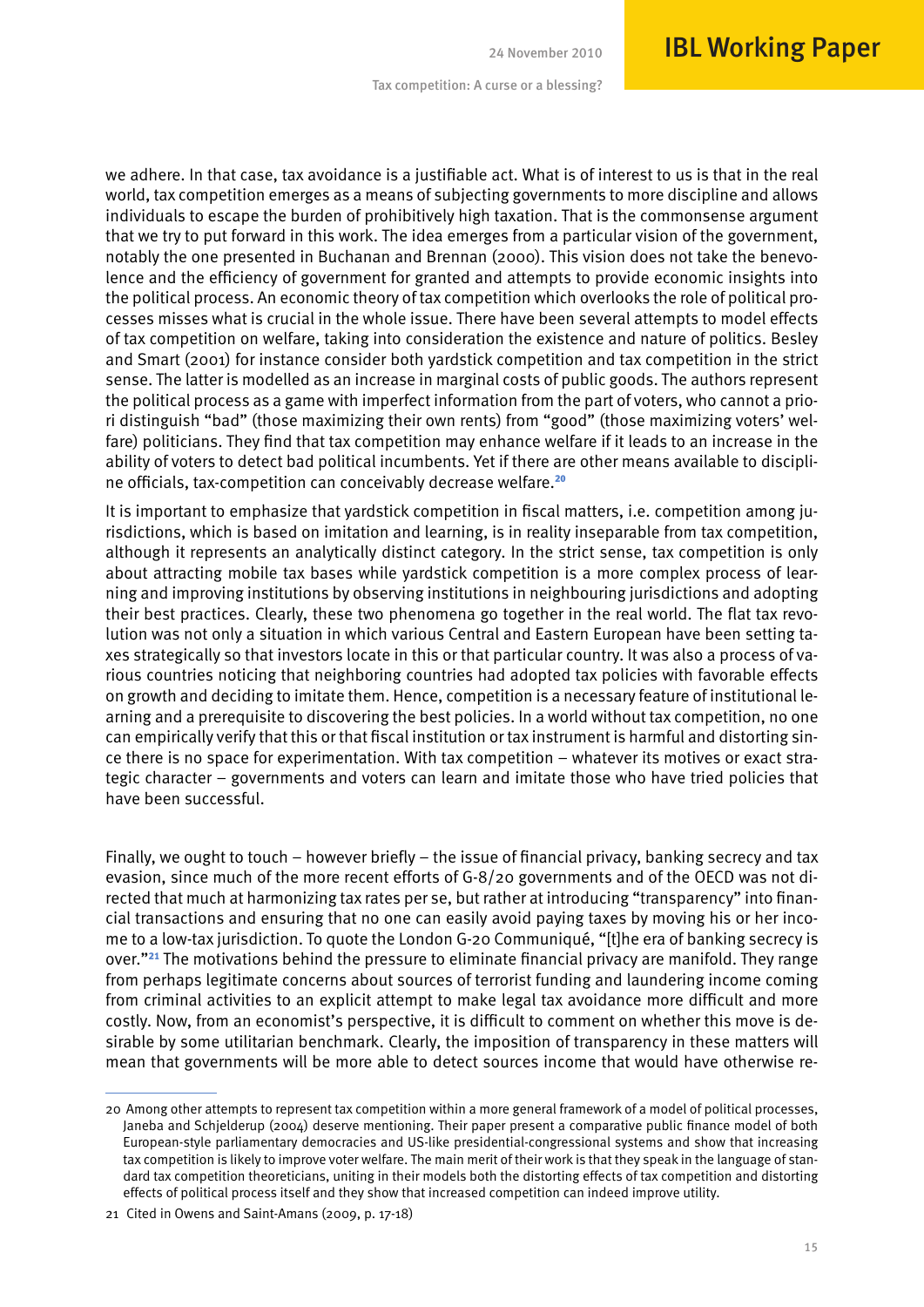mained hidden to them and will thus be in a better position to prevent individuals and corporation from rearranging their assets in ways that minimize their overall tax burden. From this perspective, all of the arguments that we have pushed forward throughout this paper apply and coordination appears rather undesirable. But at the same time, it might well be the case these measures will help to prevent some great mischiefs that would have otherwise been orchestrated by various terrorist groups if only they had access to financial resources. Perhaps this effect outweighs the costs that are produced by limiting the extent of competitive pressures imposed on governments in levying taxes. In spite of any such hypothesizing one has to remain agnostic about the expected net effects of policies limiting financial privacy – or eliminating it altogether. But these policies force one to ask the question of what kind of society we want to be. Do we really want to live in a world in which the government can oversee all of our activities and in which the totality of our financial transactions has to be "transparent" to the government? Should we all be accountable to the government and should the burden of proof be on us to show that this or that transaction was legal? Or do we rather want to live in a world in which the government is accountable to us and in which we have the right ask any questions about government conduct but not vice versa? For someone who sees individual freedom as the most important social value, it is clear that it is the latter, not the former, that we ought to be striving for. And although economics alone cannot answer this question – and therefore it is rarely asked in policy debates – it still is a question that should not be forgotten.

### 5. Concluding remarks

Our main claim throughout this paper is that competitive forces – which are recognized as beneficial in the case of production of private goods – are equally beneficial in matters related to institutions, public affairs and taxation. This is particularly so if one realizes that the state is not an abstract welfare-maximizing agent – as imagined by some streams of public economics – but that it is a collection of individuals faced with a particular set of incentives and knowledge limitations. Under these constraints, tax competition has the potential to curb wasteful government spending and impose fiscal discipline. It is also inseparable from the process of institutional learning and change, which is likely to play an important role in promoting institutions and rules conducive to economic order. The example of countries in Central and Eastern Europe and their remarkable flat tax reforms make that clear. Hence, we maintain that tax competition is a phenomenon that should be embraced, rather than fought.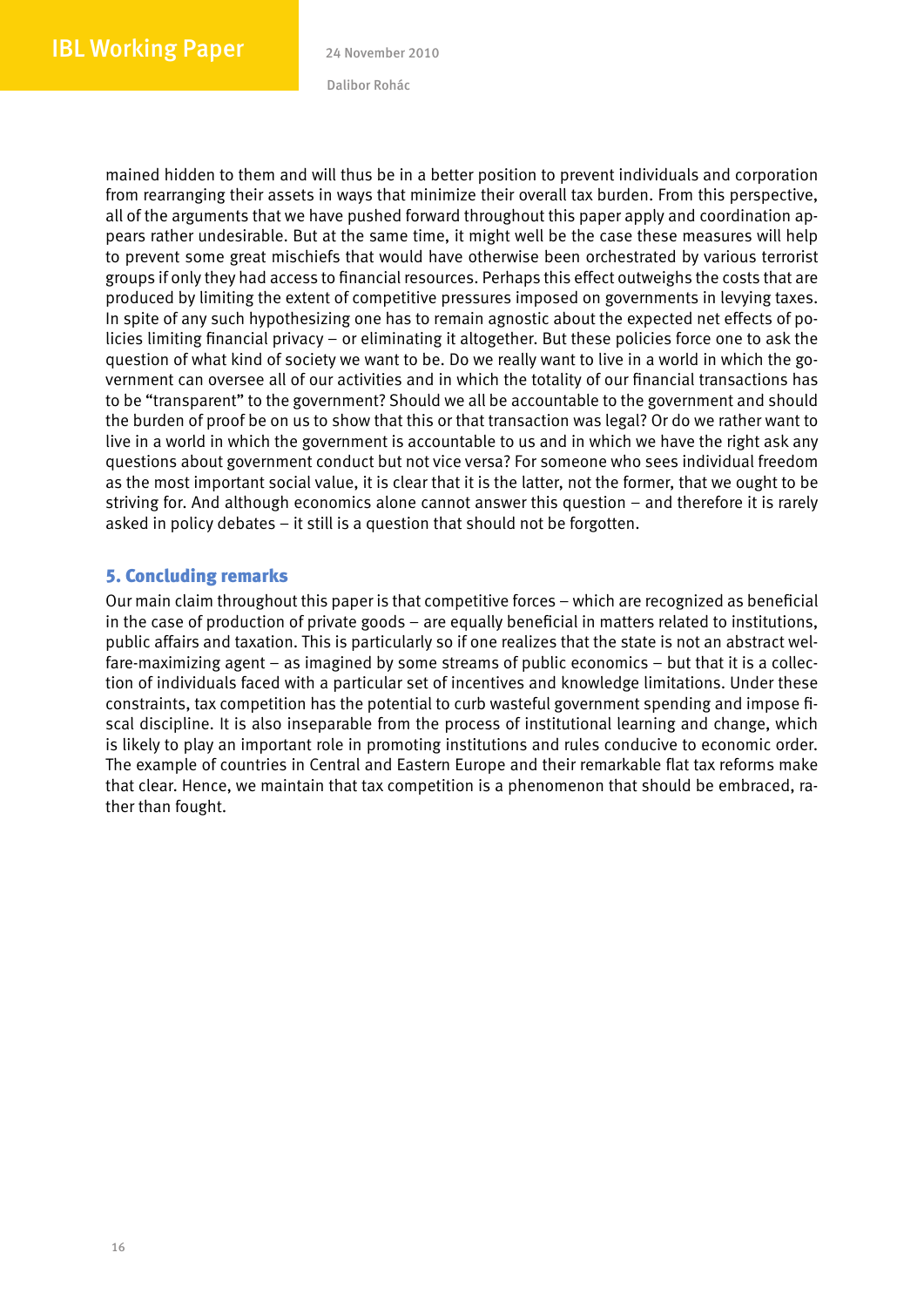#### References

- Alesina, A., S. Ardagna, R. Perotti & F. Schiantarelli (1999). *Fiscal Policy, Profits, and Investments*, NBER Working Paper No. 7207.
- Alfano, R. (2001). *Tax Competition in EU Scenario: An Empirical Application*, German Working Paper in Law and Economics 7.
- Altshuler, R. & T.J. Goodspeed (2002). *Follow the Leader? Evidence on European and U.S. Tax Competition*, Mimeo.
- Altshuler, R. & H. Grubert (2003). *Taxpayer Response to Competitive Tax Policies and Tax Policy Responses to Competitive Taxpayers: Recent Evidence*, Presentation prepared for an ITPF/AEI Conference on Competition vs. Cooperation in Global Tax Policy, Washington D.C.
- Avi-Yonah, R. (2000). *Globalization, Tax Competition and the Fiscal Crisis of the Welfare State*, Working Paper No.004, Harvard Law School Working Paper Series.
- Besley, T. & M. Smart (2001). *Does Tax Competition Raise Voter Welfare?*, Mimeo.
- Bessard, P. (2009). *Tax Burden and Individual Rights in the OECD: An International Comparison*. Lausanne: Institut Constant de Rebecque.
- Block, S. A. (2003). *Elections and the Composition of Public Spending in Developing Countries*, Mimeo.
- Buchanan, J. M. & G. Brennan (2000). *The Power to Tax: Analytical Foundations of a Fiscal Constitution, The Collected Works of James M. Buchanan*, Vol. 9, Indianapolis: Liberty Fund.
- Carey, D. & H. Tchilinguirian (2000). *Average Effective Tax Rates on Capital, Labor and Consumption*, Economics Department Working Papers No. 258, Paris: OECD.
- Case, A., J. Hines & H. Rosen (1993). "Budget Spillovers and Fiscal Policy Interdependence." *Journal of Public Economics* 52: 285-307.
- Checutti, J.-P. (2001). "Corporate Taxation in the EC: The Process of Corporate Tax Harmonisation in the EC." *Lex E-Scripta Legal Journal*.
- Council of the European Union (1998). "Conclusions of the ECOFIN Council Meeting on 1 December Concerning Taxation Policy," *Official Journal of the European Communities*, C2, 6/1/98: 1-6.
- Devereux, M., B. Lockwood & M. Redoano (2002). *Do Countries compete over Corporate Income Taxes?*, Warwick Economic Research Paper No. 642.
- Devereux, M. P., R. Griffith & A. Klemm (2002). *Corporate Income Taxation and International Tax Competition*, Mimeo.
- Drazen, A. & M. Eslava (2005). *Electoral Manipulation via Expenditure Composition: Theory and Evidence*, NBER Working Paper No. 11085.
- European Commission (1992). *Report of the Committee of Independent Experts on Company Taxation*. Luxembourg Office for Official Publications of the European Communities.
- European Commission (2001). *Company Taxation in the Internal Market*, Commission Staff Working Paper SEC.
- Ireland Central Statistical Office (2001). Population and Migration Estimates. www.cso.ie/publications/demog/popmig.
- Janeba, E. (1998). "Tax Competition in Imperfectly Competitive Markets" *Journal of International Economics*  44: 135-153.
- Janeba, E. & G. Schjelderup (2004). *Why Europe Should Love Tax Competition–and the U.S. Even More So*, Mimeo.
- Janeba, E. & M. Smart (2002). Is Targeted Tax Competition Less Harmful than its Remedies?, Mimeo.
- Kehoe, P. J. (1989). "Policy Coordination Among Benevolent Governments May Be Undesirable" *Review of Economic Studies* 56: 289-296.
- Krueger, A. O. (1974). "The Political Economy of the Rent-Seeking Society." *American Economic Review* 64: 291– 303.
- Leibfritz, W., J. Thornton. & A. Bibbee (1997). *Taxation and Economic Performance*, OECD Working Paper No.107.
- Mitchell, D. (2004). *Tax Competition and Fiscal Reform: Rewarding Pro-Growth Tax Policy*, Paper prepared for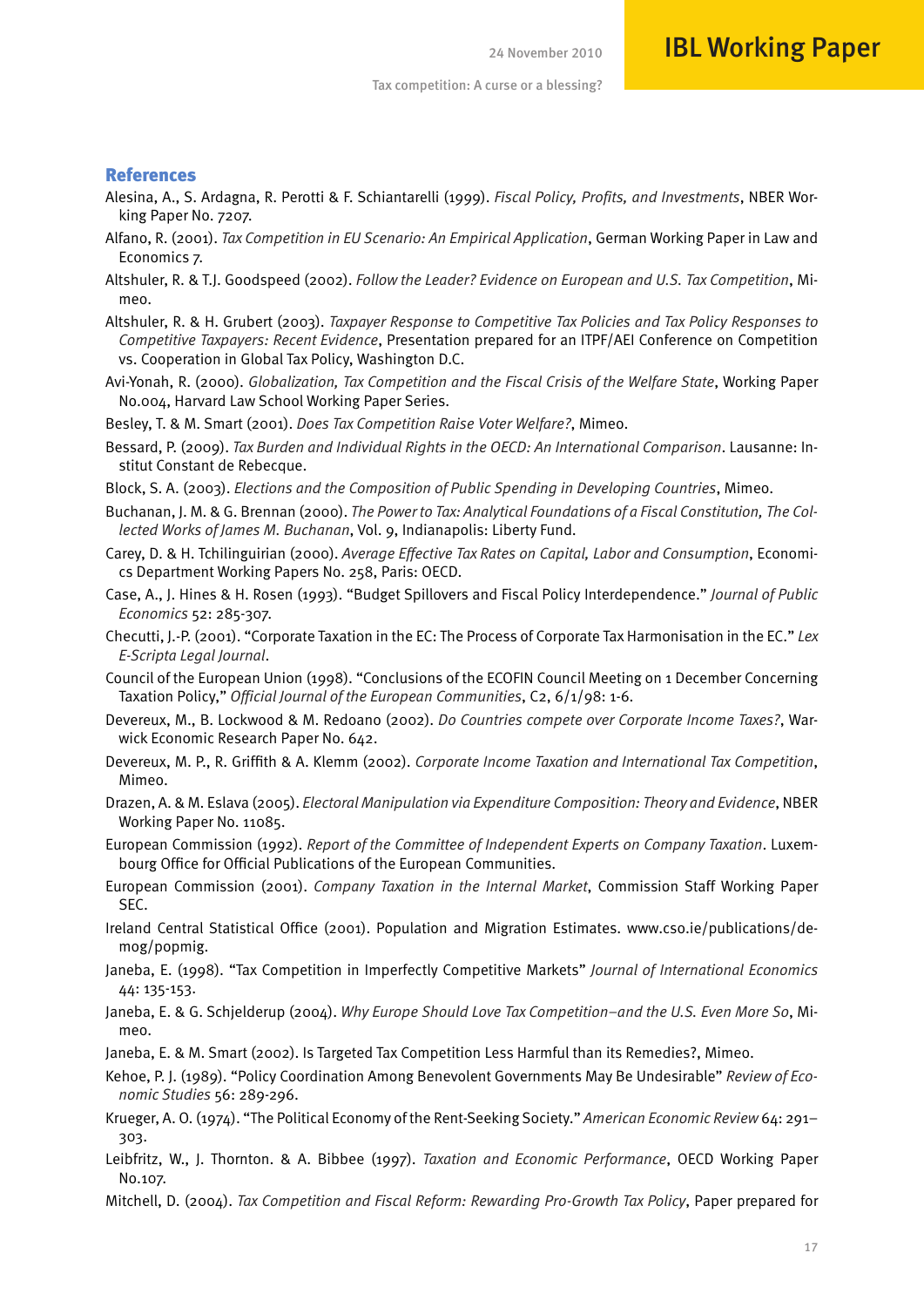"A Liberal Agenda for the New Century: A Global Perspective," a conference by the Cato Institute/the Institute of Economic Analysis Russian Union of Industrialists and Entrepreneurs, Moscow.

Musgrave, P. (1991). "Fiscal Coordination and Competition in an International Setting." in: Eden, L. (ed.): *Retrospectives on Public Finance*, Duke University Press: 276-305.

Niskanen, W. A (1971). *Bureaucracy and Representative Government*. Chicago: Aldine-Atherton.

Oates, W. (1972). *Fiscal Federalism*, New York: Harcourt Brace Jovanovich.

- OECD (2004a). *A Process for Achieving a Global Level Playing Field*, OECD Global Forum on Taxation, Berlin, 3-4 June 2004. Paris: OECD.
- OECD (1998). *Harmful Tax Competition: An Emerging Global Issue*. Paris: OECD.
- OECD (2000). *Towards Global Tax Co-operation: Progress in Identifying and Eliminating Harmful Tax Practices*. Paris: OECD.

OECD (2001a). *The OECD's Project on Harmful Tax Practices: The 2001 Progress Report*. Paris: OECD.

OECD (2004b). *The OECD's Project on Harmful Tax Practices: The 2004 Progress Report*. Paris: OECD.

OECD (2001b). *Trends in International Migration*. Paris: OECD.

- Owens, J. & P. Saint-Amans (2009). *Overview of the OECD's Work on Countering International Tax Evasion. A Background Information Brief*. Paris: OECD.
- Razin, A. & E. Sadka (1989). *International Tax Competition and Gains from Tax Harmonization*, NBER Working Paper No. 3152.
- Redoano, M. (2003). *Fiscal Interaction Among European Countries,* Warwick Economic Research Paper No. 680.

Rogoff, K. (1980). "Equilibrium Political Budget Cycles." *American Economic Review* 80: 21-36.

Rohác, D. (2006). "Evidence and Myths about Tax Competition." *New Perspectives on Political Economy* 2: 86- 115.

Rohác, D. (2005). *Taxation and Economic Growth*. Paris: Institute for Research in Economics and Fiscal Issues.

Tiebout, C. M. (1956). " A Pure Theory of Local Expenditures." *Journal of Political Economy* 64: 416-424.

Tullock, G. (1967). "The Welfare Costs of Tariffs, Monopolies and Theft." *Western Economic Journal* 5: 224– 232.

Tullock, G. (1980). *Trials on Trial: The Pure Theory of Legal Procedure*. New York: Columbia University Press.

Zodrow, G. R. & Mieszkowski, P (1986). "Pigou, Tiebout, Property Taxation, and the Underprovision of Public Goods." *Journal of Urban Economics* 19: 356-370.